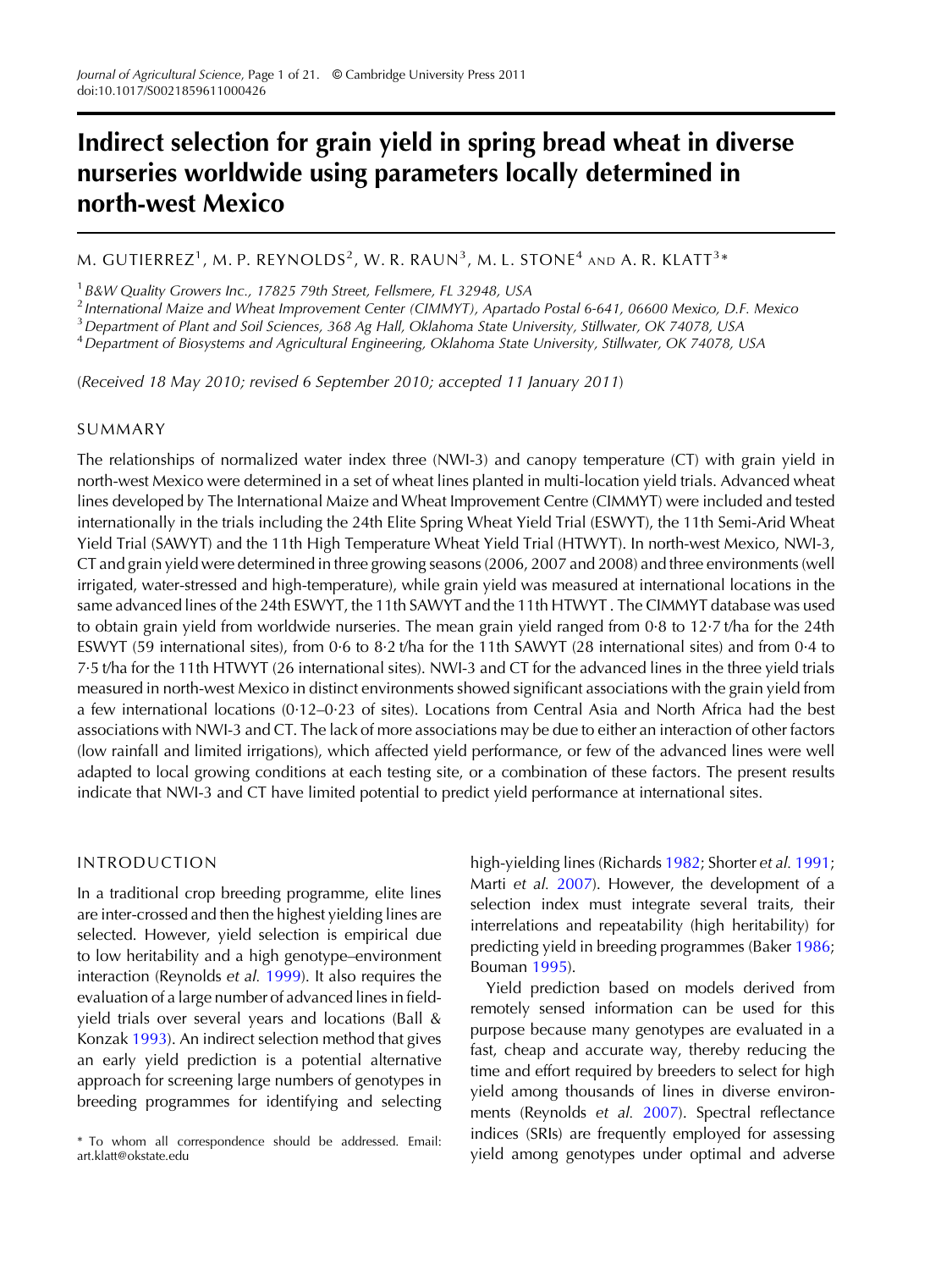growing conditions (Araus et al. [2001](#page-19-0)). The best known SRI is the normalized difference vegetation index (NDVI), which has been used to predict grain yield in wheat and maize under optimal and nitrogen deficient environments (Raun et al. [2001](#page-20-0); Osborne et al. [2002](#page-20-0)). However, other SRIs also offer great potential for predicting yield, such as several water indices (WIs; the original WI and four normalized water indices (NWIs)), which are based on near infrared wavelengths  $(WI = R_{970}/R_{900}$ , NWI-1 =  $R_{970}-R_{900}/R_{970}+R_{900}$ , NWI-2= $R_{970}-R_{850}/R_{970}+R_{850}$ , NWI-3 =  $R_{970} - R_{880}/R_{970} + R_{880}$  and NWI-4 =  $R_{970} R_{920}/R_{970} + R_{920}$  (Penuelas et al. [1993;](#page-20-0) Babar et al. [2006](#page-19-0); Prasad et al. [2007](#page-20-0)). These WIs have been used for predicting the yield of wheat genotypes under well irrigated, water deficit stress and rainfed conditions in spring and winter wheat (Babar et al. [2006](#page-19-0); Prasad et al. [2007](#page-20-0)) as well as in hot environments with spring wheat (Gutierrez et al. [2010](#page-19-0)a). WIs have been used as an alternative breeding tool for the indirect selection of high-yield potential and for predicting yield in different environments. Similarly, canopy temperature (CT) has demonstrated a strong relationship with grain yield among advanced wheat lines under well irrigated, water-stressed and hot conditions (Reynolds et al. [1999](#page-20-0); Babar et al. [2006](#page-19-0); Gutierrez et al. [2010](#page-19-0)a).

Since 1964, the wheat breeding programme at The International Maize and Wheat Improvement Center (CIMMYT) has selected advanced wheat lines that have been subsequently distributed via international nurseries around the world through diverse yield trials (Trethowan & Crossa [2007](#page-20-0)). The primary goal of CIMMYT associated with the distribution of advanced breeding materials to developing countries is to increase their adaptation to local conditions and to select for other desirable traits not present in Mexico (major genetic diversity) (Reynolds & Borlaug [2006\)](#page-20-0). National programmes can choose from over 1500 new genotypes each year free of charge (Reynolds & Borlaug [2006\)](#page-20-0). The advanced breeding lines are evaluated annually by diverse international cooperators who collect and send grain yield and other agronomic data to the CIMMYT database (Trethowan et al. [2002;](#page-20-0) Lillemo et al. [2005;](#page-20-0) Trethowan & Crossa [2007](#page-20-0)). Every nursery represents a specific agroclimate (i.e. dry and rainfed) and breeders can request those sets that are more appropriate for their environments in order to select well-adapted genotypes (Reynolds & Borlaug [2006\)](#page-20-0). Three of these international yield trials are the Elite Spring Wheat Yield Trial (ESWYT), the

Semi-Arid Wheat Yield Trial (SAWYT) and the High Temperature Wheat Yield Trial (HTWYT) (Trethowan & Crossa [2007;](#page-20-0) Lage et al. [2008\)](#page-20-0). The ESWYT includes advanced breeding lines that are targeted for highly productive irrigated areas, the SAWYT includes advanced lines for semi-arid regions and the HTWYT is comprised of advanced lines for heat-stressed areas (Trethowan et al. [2001;](#page-20-0) Trethowan & Crossa [2007](#page-20-0); Lage et al. [2008\)](#page-20-0). These yield trials represent an important data feedback on how effective CIMMYT's targeting of germplasm is in terms of yield (international yield performance) by analysing how physiological or other traits are expressed across locations. It allows CIMMYT to evaluate the relevance of local requirements for future germplasm development and composition of international nurseries (Reynolds & Borlaug [2006](#page-20-0)).

Several studies involving international yield trials have been reported using grain yield data from the CIMMYT database (Peterson & Pfeiffer [1989;](#page-20-0) DeLacy et al. [1994;](#page-19-0) Trethowan et al. [2001,](#page-20-0) [2003;](#page-20-0) Lillemo et al. [2004](#page-20-0), [2005\)](#page-20-0). CIMMYT's germplasm has made important contributions to international wheat breeding by increasing yield, especially for developing countries (Dixon et al. [2006](#page-19-0); Reynolds & Borlaug [2006\)](#page-20-0). Trethowan et al. ([2001\)](#page-20-0) evaluated and examined the yield data of advanced lines included in the SAWYT at 122 locations that represented diverse environments over 6 years for grouping sites with similar growth conditions. The yield testing of advanced lines in diverse environments and/or regions is an important consideration to identify environmental factors that affect yield performance among lines (Lillemo et al. [2005](#page-20-0)). Yield progress across years for advanced lines in the ESWYT was explained by the amount of annual rainfall in dry areas (Trethowan et al. [2001\)](#page-20-0). Reynolds et al. [\(2002](#page-20-0)) analysed the environmental data of diverse advanced wheat lines from the ESWYT to determine pre- or post-anthesis effects over the genotype due to environment interactions; they found that the post-anthesis conditions had greater effects to explain the genotype × environment interactions. Lage et al. ([2008\)](#page-20-0) grouped individual sites into clusters using a shifted-multiplicative model combining environmental data and grain yield (35 years average) and when several CIMMYT yield trials were compared, including the ESWYT, the SAWYT and the HTWYT, they found that 18 sites were similar and 23 sites were contrasting. Lage & Trethowan ([2008\)](#page-20-0) reported that the interspecific hybridization with Triticum turgidum ssp. and Aegilops tauschii have over time (10–15 years)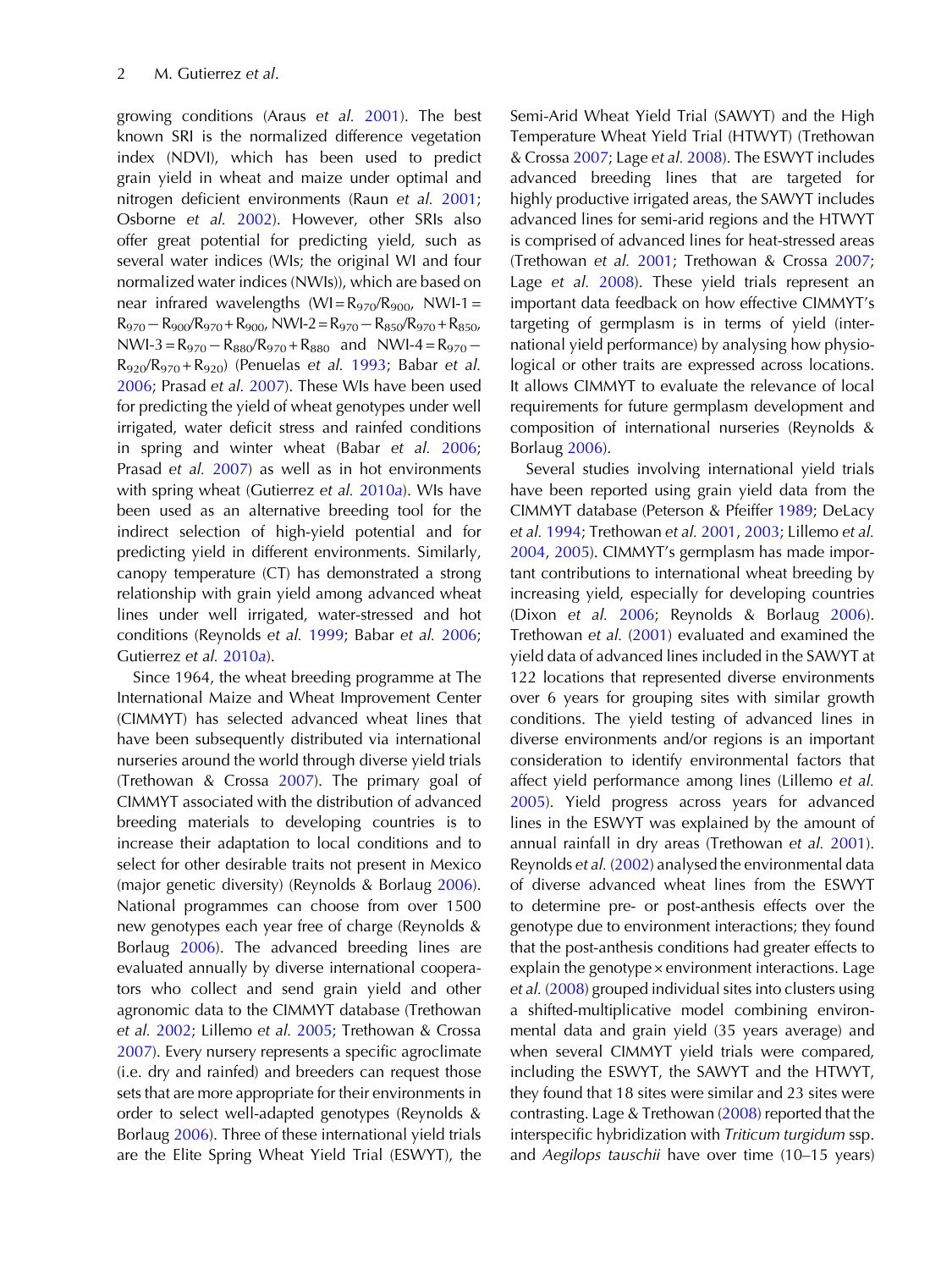North-west Mexico (Yaqui Valley) has been used extensively to develop and select advanced lines based on yield per se for irrigated, water-stressed and hot environments. These advanced materials are subsequently delivered to international cooperators around the world (Lillemo et al. [2005\)](#page-20-0). Several studies have previously proposed the WIs and CT as indirect selection criteria to identify high-yielding lines over time for distinct environments, but most of these reports have originated from the same source location (Yaqui Valley) (Babar et al. [2006](#page-19-0); Reynolds et al. [2007](#page-20-0); Gutierrez et al. [2010](#page-19-0)a). In the present study, the main goal was to compare the expression of yield and two remotely sensed selection criteria, namely, water indices (WIs and NWIs) and CT measured in the selection environment of north-west Mexico (Yaqui Valley), with the expression of yield across a range of international target locations. Specific objectives were (i) to evaluate the ability of indirect selection criteria obtained from the WIs and CT to estimate geneticyield potential of lines included in international nurseries and (ii) to determine the added value of using indirect selection criteria to select or target new breeding lines for international distribution.

## MATERIALS AND METHODS

#### Advanced lines of yield trials

Advanced breeding lines developed by CIMMYT were used for the present study. The advanced lines corresponded to three international trials: ESWYT, comprising 25 lines developed for irrigation conditions; SAWYT, composed of 40 lines developed for reduced irrigation or semi-arid conditions; and HTWYT, containing 18 lines for high-temperature environments (previously reported in Gutierrez et al. [2010](#page-19-0)a). The advanced lines corresponded to the 24th ESWYT, the 11th SAWYT and the 11th HTWYT, which were evaluated for grain yield during three growing seasons (2006, 2007 and 2008) and in three environments (well irrigated, water-stressed and hightemperature) in north-west Mexico.

## Growing conditions for north-west Mexico (Yaqui Valley)

The 24th ESWYT lines were grown under wellirrigated conditions, the 11th SAWYT lines under well irrigated and water-stressed conditions and the 11th HTWYT lines under well irrigated, water-stressed and high-temperature conditions (Gutierrez et al. [2010](#page-19-0)a). All advanced lines were planted at CIMMYT's experimental station in Ciudad (Cd.) Obregon, northwest Mexico (27°18′N, 109°54′W, 38 m asl) during three growing seasons (2006, 2007 and 2008), except the 11th HTWYT which was grown under waterstressed conditions only during 2007 and 2008. The seeding rate for each experiment was 78 kg/ha, and the advanced lines were fertilized with nitrogen (150 kg N/ha) and phosphorous (22 kg P/ha) in early January of each season, at the 3–4 leaf stage (growth stage (GS) 13–14; Zadoks et al. [1974](#page-20-0)). Field plots consisted of two raised beds, 5 m long and 0·8 m wide, 0·28 m apart, each containing two rows of wheat. The plots were arranged in an alpha lattice design with two replications.

Genotypes were planted in early November and plants reached booting (GS 39–47) and heading (GS 55–69) during February–March for the well irrigated and water-stressed conditions in each growing season. For the experiments under high-temperature conditions, lines were planted in early–mid February and reached heading in late April and May when temperatures were 30–40 °C.

Flood irrigation was applied every 20–25 days for well-irrigated treatments. In trials submitted to drought-stressed conditions, one irrigation was applied before seeding, providing 100 mm of available water, plus two additional irrigations of 50–70 mm prior to the booting stage. For the high-temperature trials, irrigations were also applied as required to prevent drought stress.

Grain yield was determined at maturity by harvesting the complete plot, excluding a 0·5 m border at each end in all experiments.

# Spectral reflectance and CT measurements in north-west Mexico

Canopy reflectance was measured in the 350– 1100 nm range using a FieldSpec spectroradiometer (Analytical Spectral Devices, Boulder, Colorado, USA). Data were collected during cloud-free days at solar noon (10·30 and 14·00 h) with a previous calibration using a white plate of barium sulphate (BaSO4) that provides maximum reflectance (Labsphere Inc., North Sutton, New Hampshire, USA). Four measurements in each plot were taken at a height of 0.5 m above the canopy with a field of view of  $25^{\circ}$ C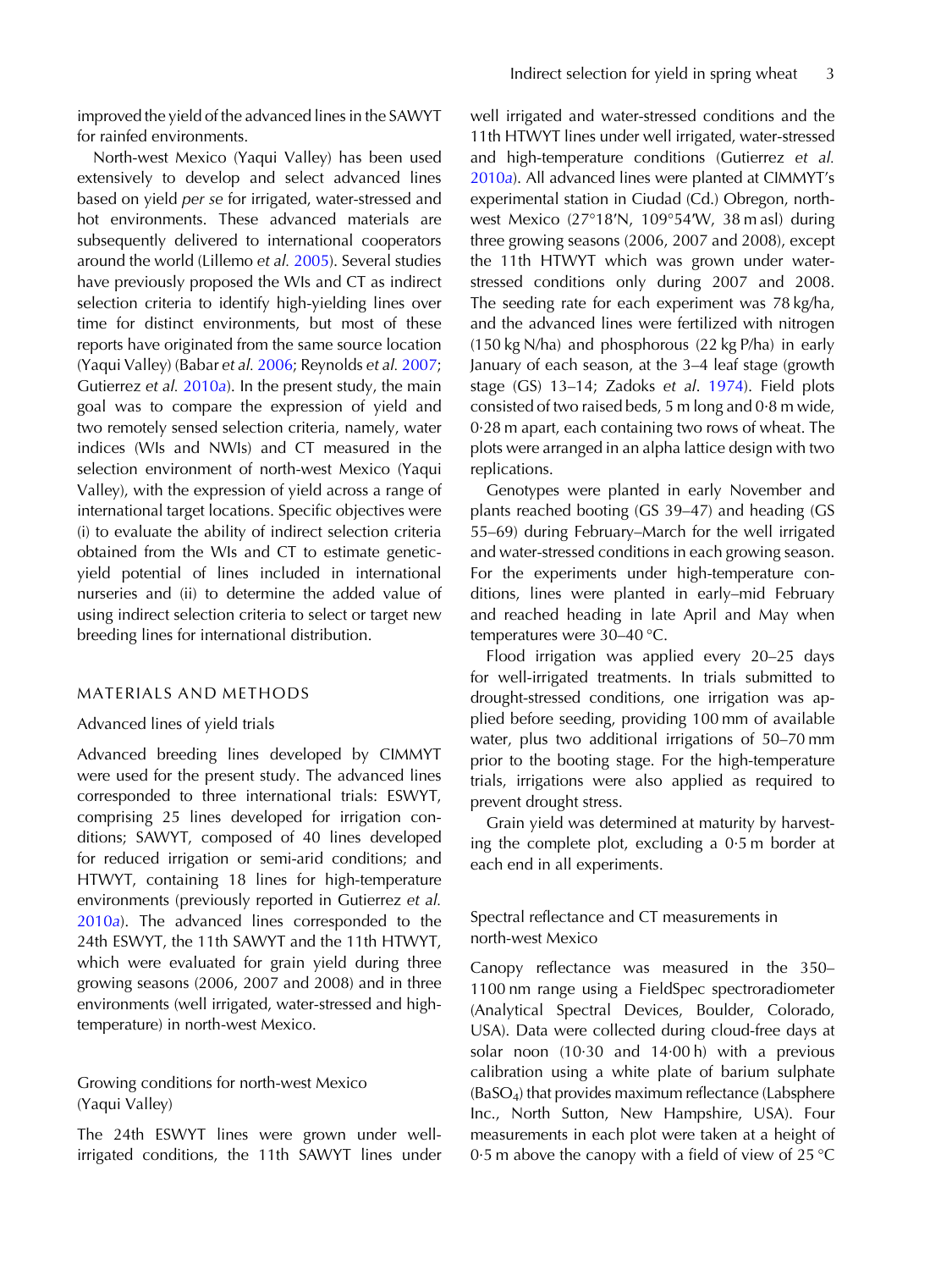|                                         |                             |                   |           |                                 |                  | Irrigation          |                     |       |              |
|-----------------------------------------|-----------------------------|-------------------|-----------|---------------------------------|------------------|---------------------|---------------------|-------|--------------|
| Country                                 | Site                        | Latitude          | Longitude | Altitude<br>$(m \text{ as } l)$ | Rainfall<br>(mm) | (mm where<br>known) | International trial |       |              |
| North-west Mexico (2006, 2007 and 2008) |                             |                   |           |                                 |                  |                     |                     |       |              |
| Mexico                                  | Cd. Obregon                 | $27°24'$ N        | 109°56'W  | 38                              | 270              | Irrigated           | ESWYT               | SAWYT | <b>HTWYT</b> |
| International locations (2003)          |                             |                   |           |                                 |                  |                     |                     |       |              |
| 1. Afghanistan                          | Behsud                      | 34°26'N           | 70°02'E   | 570                             | $\leqslant$ 300  | Irrigated           |                     |       | <b>HTWYT</b> |
| 2. Afghanistan                          | Coll. of<br>Agriculture     | 34°30'N           | 69°10'N   | 1800                            | $\leq 210$       | Irrigated           | ESWYT               |       |              |
| 3. Afghanistan                          | Darul                       | 34°28'N           | 69°03'E   | 1841                            | 151              | Irrigated           | ESWYT               |       |              |
| 4. Afghanistan                          | Dehdadi                     | 36°65'N           | 66°96'E   | 477                             | 190              | Irrigated           | <b>ESWYT</b>        | SAWYT |              |
| 5. Afghanistan                          | Khoja                       | 34°04'N           | 32°01'E   | 1198                            | 211              | Irrigated           |                     | SAWYT |              |
| 6. Afghanistan                          | Kunduz<br>R. Station        | 36°43'N           | 68°51'E   | 403                             | 320              | Irrigated           | ESWYT               |       |              |
| 7. Afghanistan                          | Shesham                     | 34°42'N           | 70°74'E   | 552                             | 180              | Irrigated           | ESWYT               |       |              |
|                                         | Bagh                        |                   |           |                                 |                  |                     |                     |       |              |
| 8. Afghanistan                          | Urdokhan                    | 34°01'N           | 62°01'E   | 1096                            | 244              | Irrigated           | ESWYT               |       |              |
| 9. Algeria                              | El Khroub                   | 36°15'N           | 06°41'E   | 496                             | 580              | Irrigated           | ESWYT               | SAWYT |              |
| 10. Angola                              | Humpata                     | $15°01'$ S        | 13°22'E   | 1856                            | 895              | 30                  | ESWYT               |       |              |
| 11. Argentina                           | Marcos J.                   | 32°42'S           | 62°07'W   | 110                             | 640              | Irrigated           | <b>ESWYT</b>        | SAWYT |              |
| 12. Argentina                           | Pergamino                   | 33°53'S           | 60°34'W   | 56                              | 1090             | None                | ESWYT               | SAWYT |              |
| 13. Argentina                           | Tucuman-<br>Obispo          | 26°48'S           | 65°30'W   | 460                             | 678              | Irrigated           | ESWYT               |       |              |
| 14. Canada                              | Aafc Glenlea<br>F. St.      | 46°55'N           | 97°09'W   | 233                             | 232              | Irrigated           | <b>ESWYT</b>        |       |              |
| 15. Canada                              | Kernen Res. F.              | 52°08'N           | 106°32'W  | 510                             | 300              | Irrigated           | ESWYT               |       | <b>HTWYT</b> |
| 16. Canada                              | Swift Current               | 50°17'N           | 107°47'W  | 818                             | 398              | Irrigated           | ESWYT               | SAWYT | <b>HTWYT</b> |
| 17. Egypt                               | Ety-el                      | 31°07'N           | 30°48'E   | 10                              | $\leqslant 200$  | Irrigated           | ESWYT               |       |              |
| 18. Egypt                               | Gemmeiza                    | 31°07'N           | 30°47'E   | 9                               | 187              | Irrigated           | ESWYT               |       |              |
| 19. Egypt                               | Komombol                    | 23°08'N           | 32°47'E   | 142                             | $\leqslant 200$  | Irrigated           |                     |       | <b>HTWYT</b> |
| 20. Egypt                               | Mattana                     | $25^{\circ}04'$ N | 32°04'E   | 90                              | 200              | Irrigated           |                     |       | <b>HTWYT</b> |
| 21. Egypt                               | New Valley                  | 25°41'N           | 32°39'E   | 81                              | $\leqslant 200$  | Irrigated           |                     |       | <b>HTWYT</b> |
| 22. Egypt                               | Sakha                       | 31°05'N           | 30°56'E   | 12                              | 65               | Irrigated           | ESWYT               |       |              |
| 23. Egypt                               | Shandawel                   | 26°36'N           | 31°41'E   | 57                              | 62               | Irrigated           | ESWYT               |       | <b>HTWYT</b> |
| 24. Egypt                               | Sids                        | 30°43'N           | 31°31'E   | 26                              | 8                | Irrigated           | ESWYT               |       |              |
| 25. Hungary                             | Szeged                      | 46°16'N           | 20°10'E   | 80                              | 700              | Unknown             |                     |       | <b>HTWYT</b> |
| 26. India                               | Azad<br>University          | 26°28'N           | 80°24'E   | 406                             | 750              | Unknown             |                     |       | <b>HTWYT</b> |
| 27. India                               | <b>Banaras</b><br>H. U. V.  | 25°16'N           | 82°57'E   | 128                             | 411              | Irrigated           |                     |       | <b>HTWYT</b> |
| 28. India                               | Bari                        | 26°38'N           | 77°37'E   | 463                             | 670              | 300                 | ESWYT               | SAWYT | <b>HTWYT</b> |
| 29. India                               | Bihar Agric.<br>Coll. F.    | 25°07'N           | 86°30'E   | 43                              | 1240             | None                |                     |       | <b>HTWYT</b> |
| 30. India                               | D. Plant<br><b>Breeding</b> | 32°07'N           | 76°31'E   | 1472                            | 234              | Irrigated           | ESWYT               |       |              |
| 31. India                               | Durgapura                   | 26°57'N           | 75°47'E   | 450                             | 150              | Irrigated           | ESWYT               |       |              |
| 32. India                               | Dwr-Karnal                  | $15°42'$ N        | 76°07'E   | 638                             | 580              | Irrigated           | ESWYT               | SAWYT | <b>HTWYT</b> |
| 33. India                               | Gwalior                     | 26°12'N           | 78°13'E   | 150                             | 1000             | Irrigated           | ESWYT               |       |              |
| 34. India                               | <b>IARI</b> Genetics        | 28°04'N           | 77°07'E   | 229                             | 640              | Irrigated           | ESWYT               | SAWYT | <b>HTWYT</b> |
|                                         | Div.                        |                   |           |                                 |                  |                     |                     |       |              |
| 35. India                               | Indore                      | 22°37'N           | 75°05'E   | 600                             | 600              | Irrigated           | ESWYT               |       |              |
| 36. India                               | Livestock<br>Farm           | 23°00'N           | 79°58'E   | 412                             | 1100             | Irrigated           | ESWYT               |       | <b>HTWYT</b> |
| 37. India                               | Nepz, Ubkv                  | 25°57'N           | 88°25'E   | 43                              | 2000             | None                | ESWYT               |       |              |
| 38. India                               | Niphad                      | 20°06'N           | 74°06'E   | 549                             | 482              | Irrigated           |                     |       | <b>HTWYT</b> |
| 39. India                               | Pantnagar                   | 29°00'N           | 79°30'E   | 243                             | 1993             | None                | ESWYT               |       |              |
| 40. India                               | Powarkheda                  | 22°41'N           | 77°43'E   | 299                             | 750              | Irrigated           |                     | SAWYT |              |

Table 1. List of international locations where advanced lines of the 24th ESWYT, the 11th SAWYT and the 11th HTWYT were planted and evaluated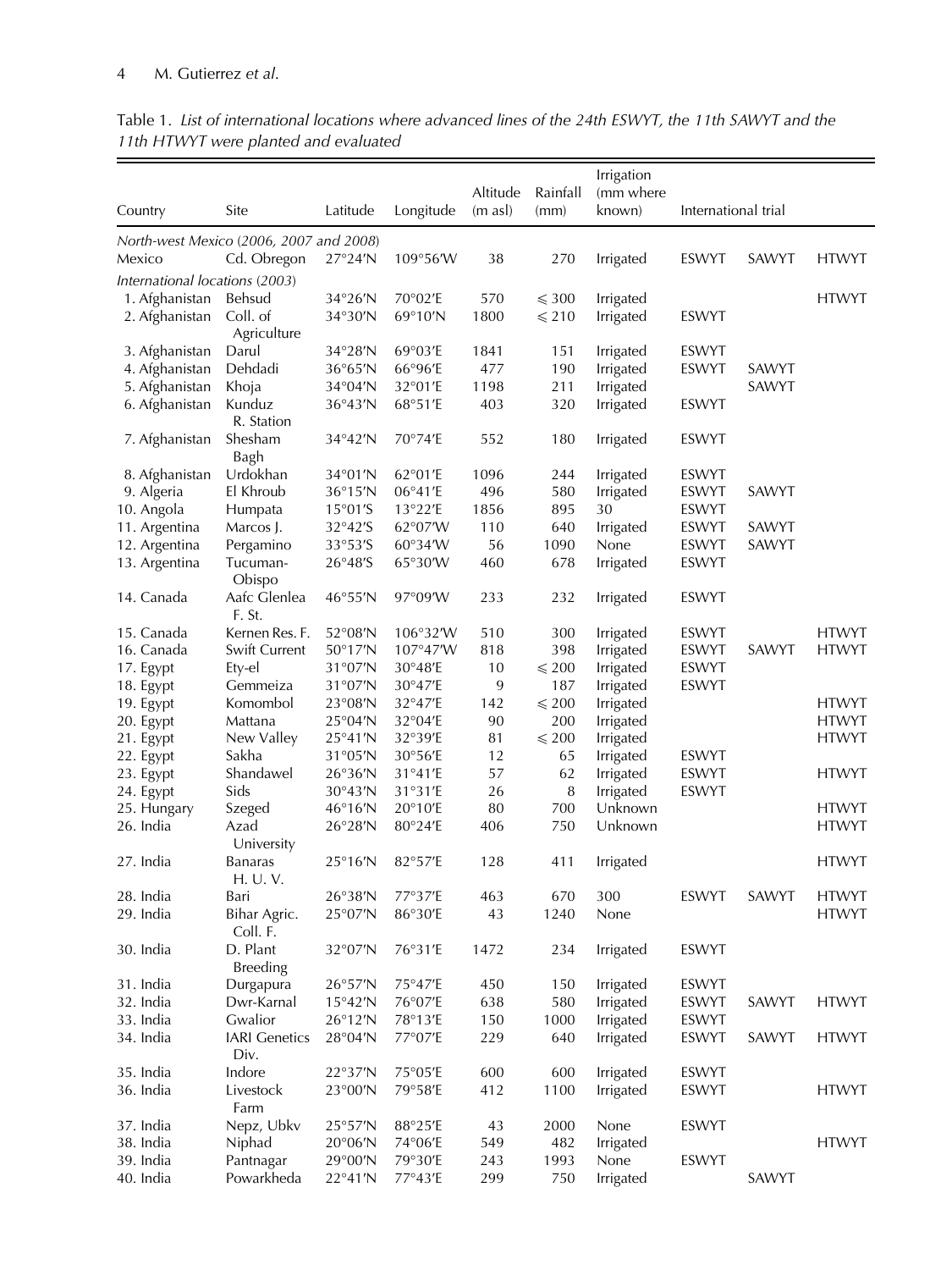<span id="page-4-0"></span>Table 1. (Cont.)

| Country                                | Site                  | Latitude                  | Longitude         | Altitude<br>$(m \text{ as } l)$ | Rainfall<br>(mm) | Irrigation<br>(mm where<br>known) | International trial |       |              |
|----------------------------------------|-----------------------|---------------------------|-------------------|---------------------------------|------------------|-----------------------------------|---------------------|-------|--------------|
| 41. India                              | Pusa-IARI             | 25°51'N                   | 85°47'E           | 51                              | 765              | Irrigated                         |                     | SAWYT |              |
| 42. India                              | Vijapur               | 23°35'N                   | 75°45'E           | 126                             | 827              | 360                               | <b>ESWYT</b>        |       | <b>HTWYT</b> |
| 43. Iran                               | Ahwaz                 | 31°17'N                   | 48°40'E           | 20                              | 195              | Irrigated                         |                     |       | <b>HTWYT</b> |
| 44. Iran                               | Araghee<br>Mohaleh    | 36°54'N                   | 54°25'E           | 132                             | 533              | Irrigated                         | ESWYT               |       |              |
| 45. Iran                               | Fars                  | 39°02'N                   | 47°05'E           | 50                              | 336              | 240                               | ESWYT               |       | <b>HTWYT</b> |
| 46. Iran                               | Moghan                | 39°49'N                   | 47°50'E           | 60                              | 310              | 120                               | ESWYT               |       |              |
| 47. Iran                               | Safiabad<br>A. Res.   | $32^{\circ}15'$ N         | 48°24'E           | 83                              | 283              | Irrigated                         | ESWYT               |       |              |
| 48. Iran                               | Zargan                | 29°46'N                   | 52°43'E           | 1603                            | 351              | 350                               | <b>ESWYT</b>        |       |              |
| 49. Italy                              | Montelibretti         | 47°07'N                   | 12°42'E           | 80                              | 433              | Irrigated                         | ESWYT               |       |              |
| 50. Kenya                              | Npbrc-Njoro           | 0°24'N                    | 36°00'E           | 2163                            | 940              | Unknown                           | ESWYT               | SAWYT |              |
| 51. Mexico                             | <b>CIANO</b>          | 27°24'N                   | 109°56W           | 38                              | 270              | 320                               |                     | SAWYT |              |
| 52. Morocco                            | Marchouch             | 34°25'N                   | 04°46'W           | 503                             | 464              | Irrigated                         | ESWYT               | SAWYT | <b>HTWYT</b> |
| 53. Morocco                            | Tassaout              | 29°49'N                   | 08°34'W           | 1378                            | 315              | 400                               | ESWYT               | SAWYT | <b>HTWYT</b> |
| 54. Nepal                              | Nwrp-<br>Bhairahwa    | 27°30'N                   | 83°27'E           | 105                             | 1300             | Irrigated                         | ESWYT               |       |              |
| 55. Pakistan                           | Bannu                 | 32°05'N                   | 70°05'E           | 285                             | 400              | 100                               |                     | SAWYT |              |
| 56. Pakistan                           | Barani                | 32°05'N                   | 72°05'E           | 490                             | 240              | Irrigated                         |                     | SAWYT |              |
| 57. Pakistan                           | Dera                  | 31°50'N                   | 70°54'E           | 171                             | 500              | 225                               |                     | SAWYT | <b>HTWYT</b> |
| 58. Pakistan                           | Jarm Res. S.          | 33°05'N                   | 71°05'E           | 500                             | 350              | Irrigated                         |                     | SAWYT |              |
| 59. Pakistan                           | Narc<br>Islamabad     | 33°05'N                   | 73°00'E           | 683                             | 1143             | Unknown                           | ESWYT               | SAWYT |              |
| 60. Pakistan                           | Pirsabak              | 35°05'N                   | 71°05'E           | 340                             | 500              | Irrigated                         | ESWYT               | SAWYT |              |
| 61. Pakistan                           | Quetta Ari<br>Sariab  | 26°33'N                   | 62°25'E           | 1053                            | 200              | Irrigated                         |                     | SAWYT |              |
| 62. Pakistan                           | Regional<br>Agric. R. | 28°24'N                   | 71°40'E           | 170                             | 60               | 225                               | <b>ESWYT</b>        |       |              |
| 63. Pakistan                           | Sakrand               | 26°31'N                   | 68°03'E           | 31                              | 240              | Irrigated                         | ESWYT               |       |              |
| 64. Pakistan                           | Sariab                | 26°33'N                   | 62°25'E           | 1053                            | $\leqslant$ 100  | 225                               | <b>ESWYT</b>        |       |              |
| 65. Pakistan                           | Wheat Res. I.         | 31°50'N                   | 73°05'E           | 213                             | 351              | 300                               | ESWYT               | SAWYT | <b>HTWYT</b> |
| 66. Poland                             | Danko-<br>Choryn      | 52°02'N                   | $16^{\circ}46'$ E | 66                              | 540              | Irrigated                         | ESWYT               |       |              |
| 67. Poland                             | Radzikow<br>P. Breed  | 52°07'N                   | 22°30'E           | 174                             | 500              | Irrigated                         | ESWYT               |       |              |
| 68. Portugal                           | P. Alentejo           | 38°08'N                   | 07°09'W           | 208                             | 600              | 60                                | <b>ESWYT</b>        | SAWYT | <b>HTWYT</b> |
| 69. Saudi<br>Arabia                    | Tabuk Ars             | 28°21'N                   | 36°37'E           | 725                             | 100              | 940                               | ESWYT               |       |              |
| 70. Serbia<br>Montenegro               | Kragujev              | 44°02'N                   | 20°56'E           | 182                             | 524              | Irrigated                         |                     | SAWYT |              |
| 71. South<br>Africa                    | Pannar                | 29°04'S                   | 30°34'E           | 1015                            | 464              | Irrigated                         | ESWYT               | SAWYT |              |
| 72. Spain                              | Alameda O.            | 39°51'N                   | 04°47'W           | 79                              | 740              | Irrigated                         | ESWYT               |       |              |
| 73. Spain                              | Gimenells             | 41°35'N                   | 0°32'E            | 290                             | 370              | 200                               |                     | SAWYT |              |
| 74. Spain                              | Tomejil               | 27°24'N                   | 5°35'W            | 72                              | 580              | Irrigated                         | ESWYT               |       |              |
| 75. Turkey                             | Aegean                | 38°04'N                   | 27°00'E           | 10                              | 600              | 200                               | <b>ESWYT</b>        |       |              |
| 76. Turkey                             | SE Anatolian          | 37°54'N                   | 40°12'E           | 660                             | 450              | Irrigated                         |                     | SAWYT | <b>HTWYT</b> |
| 77. Turkey                             | Univ. of<br>Cukurova  | 35°01'N                   | 37°01'E           | 90                              | 549              | Irrigated                         | ESWYT               |       | <b>HTWYT</b> |
| 78. Turkey                             | Ziraat                | 38°42'N                   | 28°45'E           | 10                              | 448              | Irrigated                         | ESWYT               |       |              |
| 79. Zambia                             | Golden<br>Valley      | $15^{\circ}00^{\prime}$ S | 28°30'E           | 1200                            | 986              | Irrigated                         | ESWYT               |       |              |
| 80. Zimbabwe                           | Rattray               | 17°40'S                   | 31°14'E           | 1300                            | 787              | 385                               | ESWYT               |       |              |
| Total (considering just<br>2003 sites) |                       |                           |                   |                                 |                  | 59                                | 28                  | 26    |              |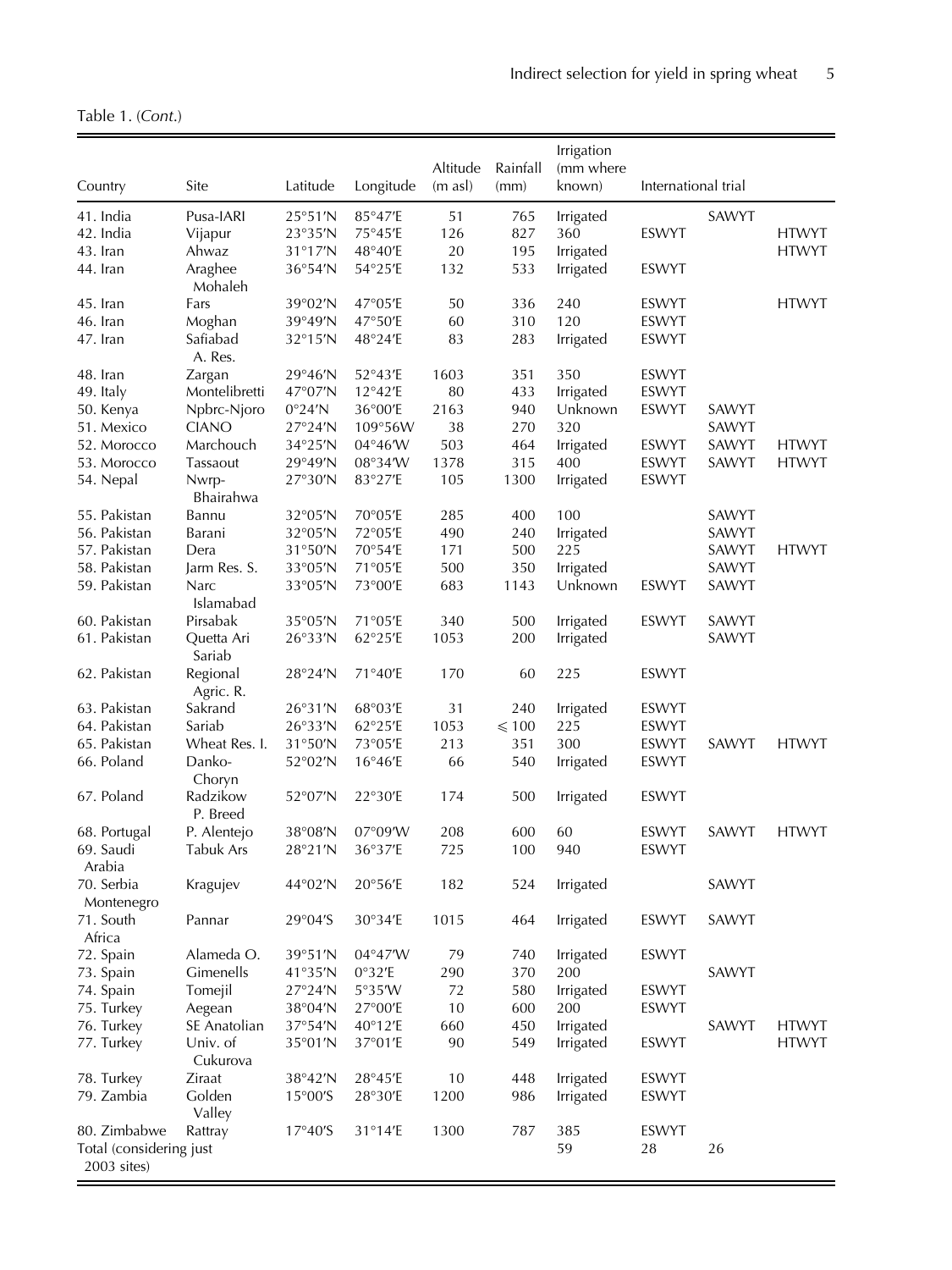|                                        |               | Asia |       | Africa  |               | Europe   |         | America |       |       |
|----------------------------------------|---------------|------|-------|---------|---------------|----------|---------|---------|-------|-------|
| Trial                                  | Central       | West | North | Central | South         | Southern | Central | North   | South | Total |
| 24th ESWYT                             | 19            | 3    | 4     | 2       |               | 3        | 2       |         |       | 36    |
| 11th SAWYT                             |               |      |       |         |               |          |         |         |       | 9     |
| 11th HTWYT                             | 6             | 3    |       |         |               |          |         |         |       | 10    |
| 24th ESWYT & 11th SAWYT                | 3             |      |       |         |               |          |         |         |       | 9     |
| 24th ESWYT & 11th HTWYT                | 3             |      |       |         |               |          |         |         |       | 6     |
| 11th SAWYT & 11th HTWYT                | $\mathcal{P}$ |      |       |         |               |          |         |         |       |       |
| 24th ESWYT, 11th SAWYT &<br>11th HTWYT | 4             |      | ำ     |         |               |          |         |         |       | 8     |
| Total                                  | 44            | 7    | 8     | 3       | $\mathcal{P}$ | 6        | 3       | 4       | 3     | 80    |

<span id="page-5-0"></span>Table 2. International locations distributed by regions where the advanced lines of the 24th ESWYT, the 11th SAWYT and the 11th HTWYT were planted and evaluated

Table 3. Minimum, maximum, mean grain yield (t/ha), standard error (S.E.) and significance level (P) among advanced lines (n=24) of the 24th ESWYT planted in NW Mexico (2006, 2007 and 2008) and at international locations (2003)

| Country                   | Mean       | Min. | Max.      | S.E. | $\boldsymbol{P}$ |
|---------------------------|------------|------|-----------|------|------------------|
| North-west Mexico*        | 24th ESWYT |      |           |      |                  |
| Well irrigated            | 6.63       | 5.93 | 7.21      | 0.08 | $\leq 0.01$      |
| International locations+  |            |      |           |      |                  |
| 2. Afghanistan, C. Agric. | 5.45       | 4.15 | 6.24      | 0.10 | $\leq 0.01$      |
| 3. Afghanistan, Darul     | 1.22       | 0.46 | 2.38      | 0.13 | $\leq 0.01$      |
| 4. Afghanistan, Dehdadi   | 4.64       | 3.93 | 5.29      | 0.12 | $\leq 0.05$      |
| 6. Afghanistan, Kunduz    | 4.69       | 3.97 | 5.24      | 0.08 | $\leqslant 0.05$ |
| 7. Afghanistan, Shesham   | 4.02       | 3.29 | 4.69      | 0.11 | NS               |
| 8. Afghanistan, Urdokhan  | 3.03       | 1.98 | 3.74      | 0.12 | $\leq 0.01$      |
| 9. Algeria, El Khroub     | 5.27       | 1.49 | 7.78      | 0.43 | $\leq 0.01$      |
| 10. Angola, Humpata       | 3.12       | 1.87 | 4.45      | 0.21 | $\leqslant 0.05$ |
| 11. Argentina, Marcos J.  | 4.20       | 2.39 | 5.09      | 0.16 | $\leq 0.01$      |
| 12. Argentina, Pergamino  | 3.90       | 3.14 | 4.54      | 0.09 | $\leqslant 0.01$ |
| 13. Argentina, Tucuman    | 1.50       | 1.14 | 2.11      | 0.06 | $\leq 0.01$      |
| 14. Canada, Aafc          | 3.53       | 2.88 | 4.35      | 0.08 | $\leqslant 0.01$ |
| 15. Canada, Kernen        | 2.64       | 1.90 | 3.19      | 0.09 | $\leqslant 0.01$ |
| 16. Canada, Swift         | 1.57       | 0.71 | 2.41      | 0.09 | $\leq 0.01$      |
| 17. Egypt, Ety-el         | 8.92       | 7.49 | $10 - 00$ | 0.13 | $\leq 0.05$      |
| 18. Egypt, Gemmeiza       | 10.60      | 8.90 | 12.26     | 0.19 | NS               |
| 22. Egypt, Sakha          | $6 - 81$   | 3.96 | 9.18      | 0.19 | $\leq 0.01$      |
| 23. Egypt, Shandawel      | 10.91      | 8.79 | 12.72     | 0.16 | $\leq 0.05$      |
| 24. Egypt, Sids           | 7.15       | 5.31 | 9.95      | 0.28 | NS               |
| 28. India, Bari           | 3.07       | 2.15 | 3.95      | 0.14 | $\leq 0.05$      |
| 30. India, D. Plant B.    | 7.13       | 4.57 | 9.37      | 0.30 | $\leq 0.01$      |
| 31. India, Durgapura      | 1.38       | 1.13 | 1.65      | 0.04 | NS               |
| 32. India, Dwr-Karnal     | 3.74       | 2.79 | 5.08      | 0.14 | $\leq 0.01$      |
| 33. India, Gwalior        | 4.86       | 3.86 | 5.71      | 0.11 | $\leq 0.01$      |
| 34. India, IARI           | 4.36       | 3.79 | 5.24      | 0.10 | $\leqslant 0.05$ |
| 35. India, Indore         | 7.87       | 7.20 | 8.64      | 0.14 | $\leq 0.01$      |
| 36. India, Livestock      | 3.02       | 1.84 | 3.68      | 0.13 | $\leq 0.05$      |
| 37. India, Nepz           | 3.58       | 2.70 | 4.32      | 0.09 | $\leq 0.01$      |
| 39. India, Pantnagar      | 4.16       | 3.35 | 5.00      | 0.12 | $\leq 0.01$      |
| 42. India, Vijapur        | 3.87       | 2.73 | 4.91      | 0.15 | $\leq 0.01$      |
| 44. Iran, Araghee         | $4 - 08$   | 1.23 | 5.64      | 0.25 | $\leq 0.01$      |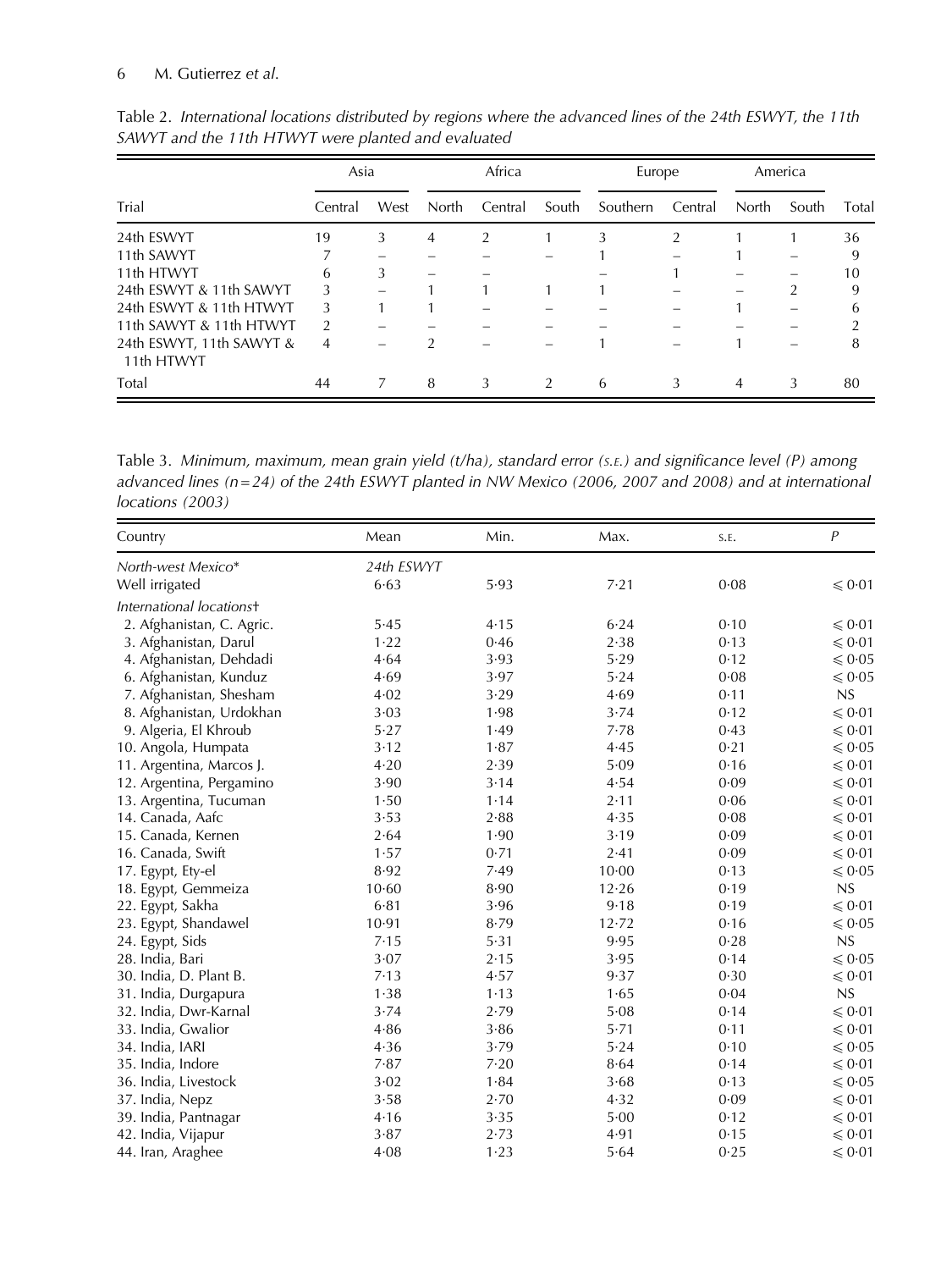<span id="page-6-0"></span>Table 3. (Cont.)

| Country                   | Mean | Min. | Max.      | S.E. | $\boldsymbol{P}$ |
|---------------------------|------|------|-----------|------|------------------|
| 45. Iran, Fars            | 5.36 | 4.00 | 6.68      | 0.22 | NS               |
| 46. Iran, Moghan          | 5.09 | 2.39 | 7.10      | 0.28 | $\leq 0.01$      |
| 47. Iran, Safiabad        | 5.61 | 4.44 | 6.70      | 0.12 | $\leq 0.01$      |
| 48. Iran, Zargan          | 6.05 | 5.08 | 7.25      | 0.13 | $\leq 0.01$      |
| 49. Italy, Montelibretti  | 6.44 | 4.61 | 7.49      | 0.14 | $\leq 0.01$      |
| 50. Kenya, Npbrc          | 0.75 | 0.38 | 1.24      | 0.07 | $\leq 0.01$      |
| 52. Morocco, Marchouch    | 5.85 | 4.68 | 7.72      | 0.16 | $\leq 0.01$      |
| 53. Morocco, Tassaout     | 6.24 | 5.06 | 7.15      | 0.19 | NS               |
| 54. Nepal, Nwrp           | 2.50 | 2.03 | 2.92      | 0.08 | $\leq 0.01$      |
| 59. Pakistan, Narc        | 3.09 | 2.16 | 3.62      | 0.11 | NS               |
| 60. Pakistan, Pirsabak    | 4.43 | 3.06 | 5.12      | 0.12 | NS               |
| 62. Pakistan, Reg. Agric. | 3.17 | 2.20 | 4.16      | 0.10 | $\leqslant 0.01$ |
| 63. Pakistan, Sakrand     | 2.66 | 1.50 | 3.59      | 0.13 | NS               |
| 64. Pakistan, Sariab      | 2.72 | 2.27 | 4.22      | 0.14 | $\leqslant 0.05$ |
| 65. Pakistan, Wheat R.I.  | 3.74 | 3.13 | 4.26      | 0.08 | $\leq 0.01$      |
| 66. Poland, Danko         | 6.84 | 5.78 | 8.13      | 0.15 | $\leq 0.01$      |
| 67. Poland, Radzikow      | 2.94 | 2.32 | 3.47      | 0.12 | $\leqslant 0.01$ |
| 68. Portugal, P. Alentejo | 4.13 | 3.11 | 5.03      | 0.18 | NS               |
| 69. Saudi Arabia, Tabuk   | 8.52 | 4.96 | 10.83     | 0.46 | $\leq 0.01$      |
| 71. South Africa, Pannar  | 9.00 | 7.29 | $10 - 02$ | 0.20 | $\leq 0.05$      |
| 72. Spain, Alameda        | 5.58 | 3.41 | 7.32      | 0.23 | $\leq 0.01$      |
| 74. Spain, Tomejil        | 4.29 | 2.64 | 5.72      | 0.16 | $\leq 0.01$      |
| 75. Turkey, Aegean        | 7.28 | 4.97 | 8.70      | 0.23 | $\leq 0.05$      |
| 77. Turkey, U. Cukurova   | 7.39 | 5.74 | 9.24      | 0.38 | NS               |
| 78. Turkey, Ziraat        | 2.51 | 1.61 | 3.17      | 0.15 | NS               |
| 79. Zambia, Golden V.     | 6.49 | 3.68 | 8.44      | 0.27 | NS               |
| 80. Zimbabwe, Rattray     | 7.22 | 3.03 | 8.99      | 0.33 | $\leq 0.01$      |
| Overall mean              | 4.86 |      |           |      |                  |

\* Average of 3 years (2006, 2007 and 2008).

† Average of 1 year (2003).

NS: not significant.

during heading and grain filling (see Gutierrez et al. [2010](#page-19-0)a).

Canopy spectral reflectance was measured during the three seasons at heading (mid February for waterstress, early March for well irrigated and late April– early May for high-temperature conditions), and at grain filling (early March for water-stress, late March for well irrigated and mid–late May for high-temperature) according to the growth conditions in each experiment. Five WIs were computed as follows:  $WI = R_{970}/$  $R_{900}$ , NWI-1 =  $R_{970} - R_{900} / R_{970} + R_{900}$ , NWI-2 =  $R_{970}$  - $R_{850}/R_{970}$  +  $R_{850}$ , NWI-3 =  $R_{970}$  –  $R_{880}/R_{970}$  +  $R_{880}$  and NWI-4 = R<sub>970</sub> – R<sub>920</sub>/R<sub>970</sub> + R<sub>920</sub> (Penuelas *et al.* [1993](#page-20-0); Babar et al. [2006](#page-19-0); Prasad et al. [2007\)](#page-20-0).

CT was determined in the same yield trials and growth conditions in north-west Mexico during grain filling (early March for water-stress, late March for well irrigated and mid-late May for high-temperature) using a hand-held infrared thermometer (Mikron M90 Series, Mikron Infrared Instrument Co. Inc., Oakland, New Jersey, USA).

#### Grain yield data for international locations

CIMMYT's database for the advanced lines of the 24th ESWYT, the 11th SAWYT and the 11th HTWYT corresponded to the year 2003 when these three yield trials were evaluated for grain yield at many international locations. The database contained yield data, latitude, longitude, altitude, seasonal rainfall and irrigations reported by collaborators at each testing site. However, the information provided by many collaborators was incomplete, especially for the amount of irrigation, annual or seasonal rainfall and fertilizers applied.

All advanced breeding lines were planted in an alpha lattice design with two replications at each location/country. Seeds of all trials were packaged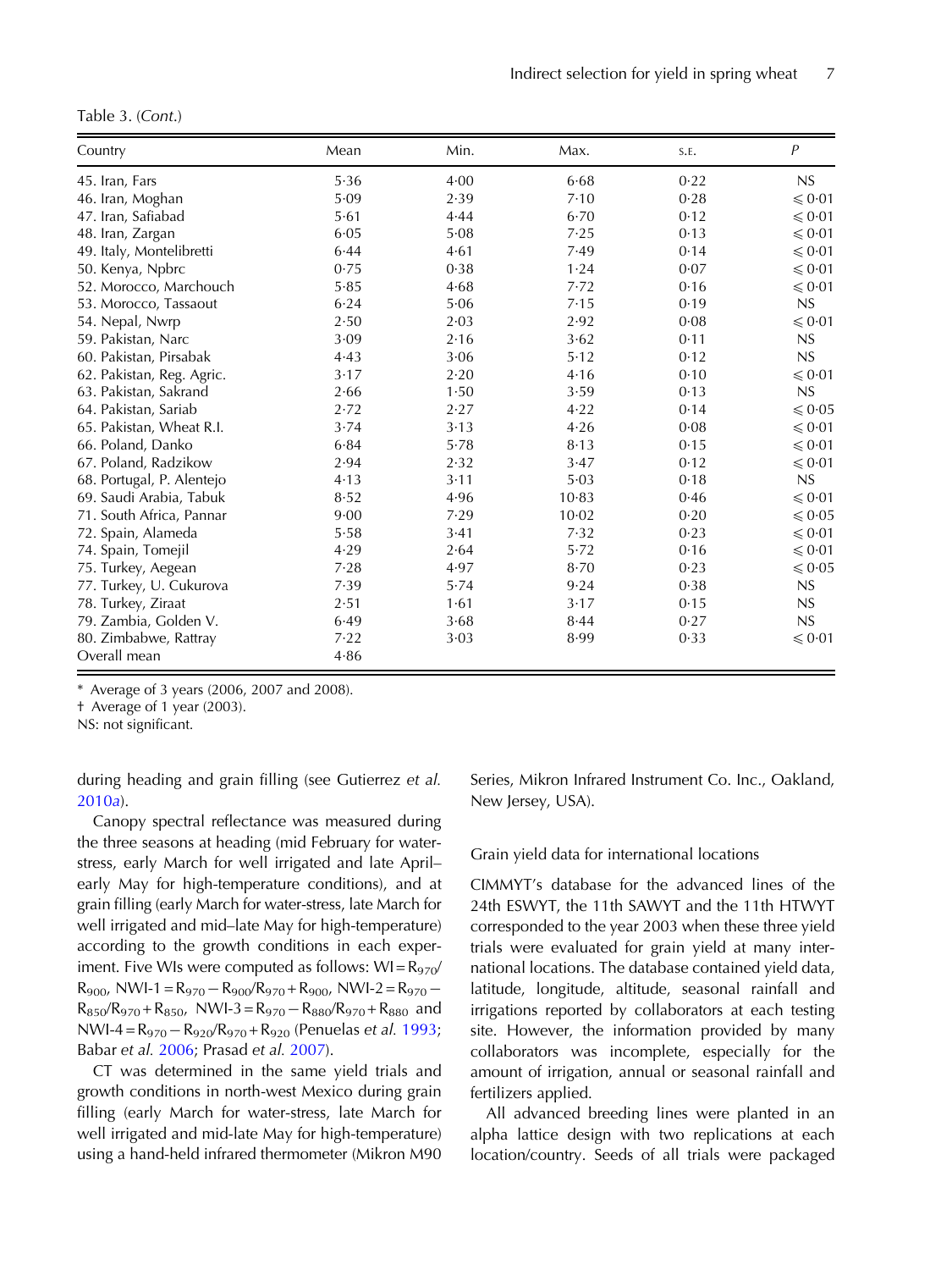## 8 M. Gutierrez et al.

Table 4. Minimum, maximum, mean grain yield (t/ha), standard error (S.E.) and significance level (P) among advanced lines ( $n = 24$ ) of the 11th SAWYT planted in NW Mexico (2006, 2007 and 2008) and at international locations (2003)

| Country                   | Mean       | Min. | Max. | S.E. | $\boldsymbol{P}$ |
|---------------------------|------------|------|------|------|------------------|
| North-west Mexico*        | 11th SAWYT |      |      |      |                  |
| Well irrigated            | 6.42       | 4.51 | 7.12 | 0.09 | $\leq 0.01$      |
| Water-stress              | 2.20       | 1.49 | 2.77 | 0.05 | $\leq 0.01$      |
| International locations+  |            |      |      |      |                  |
| 4. Afghanistan, Dehdadi   | 2.05       | 1.46 | 3.35 | 0.02 | $\leq 0.05$      |
| 5. Afghanistan, Khoja     | 0.70       | 0.30 | 0.97 | 0.24 | $\leq 0.01$      |
| 9. Algeria, El Khroub     | 5.21       | 1.10 | 7.12 | 0.12 | $\leq 0.01$      |
| 11. Argentina, Marcos J.  | 3.46       | 1.48 | 4.77 | 0.07 | $\leq 0.01$      |
| 12. Argentina, Pergamino  | 2.61       | 1.46 | 3.45 | 0.05 | $\leq 0.01$      |
| 16. Canada, Swift         | 1.59       | 0.83 | 1.97 | 0.10 | $\leq 0.01$      |
| 28. India, Bari           | 3.37       | 2.35 | 4.25 | 0.14 | $\leq 0.01$      |
| 32. India, Dwr-Karnal     | 4.03       | 2.91 | 5.54 | 0.06 | $\leq 0.01$      |
| 34. India, IARI           | 1.30       | 0.67 | 1.81 | 0.12 | NS               |
| 40. India, Powarkheda     | 5.90       | 4.84 | 7.26 | 0.13 | $\leq 0.01$      |
| 41. India, Pusa           | 2.84       | 0.81 | 4.15 | 0.05 | $\leq 0.01$      |
| 50. Kenya, Npbrc          | 0.64       | 0.22 | 1.33 | 0.11 | $\leq 0.01$      |
| 51A. Mexico, CIANO        | 5.54       | 3.36 | 6.66 | 0.08 | $\leq 0.01$      |
| 51B. Mexico, CIANO        | 4.85       | 3.79 | 5.78 | 0.13 | $\leq 0.01$      |
| 52. Morocco, Marchouch    | 5.61       | 3.38 | 7.25 | 0.18 | $\leq 0.01$      |
| 53. Morocco, Tassaout     | 5.70       | 3.32 | 7.50 | 0.09 | $\leq 0.01$      |
| 55. Pakistan, Bannu       | 1.79       | 0.50 | 2.47 | 0.07 | $\leqslant 0.01$ |
| 56. Pakistan, Barani      | 2.21       | 1.50 | 3.00 | 0.06 | $\leq 0.01$      |
| 57. Pakistan, Dera        | 1.36       | 0.84 | 2.04 | 0.28 | $\leq 0.01$      |
| 58. Pakistan, Jarm        | 3.36       | 1.70 | 5.30 | 0.10 | NS               |
| 59. Pakistan, Narc        | 3.43       | 2.56 | 4.37 | 0.09 | $\leqslant 0.05$ |
| 60. Pakistan, Pirsabak    | 3.25       | 2.29 | 4.17 | 0.04 | $\leq 0.05$      |
| 61. Pakistan, Quetta      | 0.62       | 0.37 | 0.95 | 0.08 | NS               |
| 65. Pakistan, Wheat R.I.  | 3.02       | 1.97 | 4.14 | 0.11 | $\leq 0.01$      |
| 68. Portugal, P. Alentejo | 4.26       | 3.05 | 5.45 | 0.17 | $\leq 0.01$      |
| 70. Serbia Mont, Kragujev | 8.26       | 5.69 | 9.80 | 0.09 | $\leq 0.01$      |
| 71. South Africa, Pannar  | 1.25       | 0.22 | 2.04 | 0.15 | $\leq 0.01$      |
| 73. Spain, Gimenells      | 8.17       | 6.05 | 9.39 | 0.07 | $\leq 0.05$      |
| 76. Turkey, SE Anatolian  | 3.79       | 2.89 | 4.49 | 0.03 | $\leq 0.01$      |
| Overall mean              | 3.53       |      |      |      |                  |

\* Average of 3 years (2006, 2007 and 2008).

† Average of 1 year (2003).

NS: not significant.

and randomized at CIMMYT and grown under local agronomic practices for every testing site.

## Annual rainfall

Average annual rainfall data for each testing site were obtained through several websites such as World Climate [\(http://www.worldclimate.com](http://www.worldclimate.com), verified 14 April 2011), Falling Rain Genomics ([http://www.](http://www.fallingrain.com/world/index.html) [fallingrain.com/world/index.html,](http://www.fallingrain.com/world/index.html) verified 14 April 2011) and The National Oceanic and Atmospheric Administration website [\(http://www.ncdc.noaa.gov](http://www.ncdc.noaa.gov), verified 14 April 2011). Longitude, latitude and altitude for several international locations were completed using the CropForge website ([http://www.](http://www.CropForge.org) [CropForge.org](http://www.CropForge.org), verified 14 April 2011), which reports the majority of the CIMMYT testing sites.

## Statistical analysis

Grain yield data for the advanced lines at international locations in each yield trial were analysed by SAS using Proc Mixed and the adjusted means were obtained according to the alpha lattice design (SAS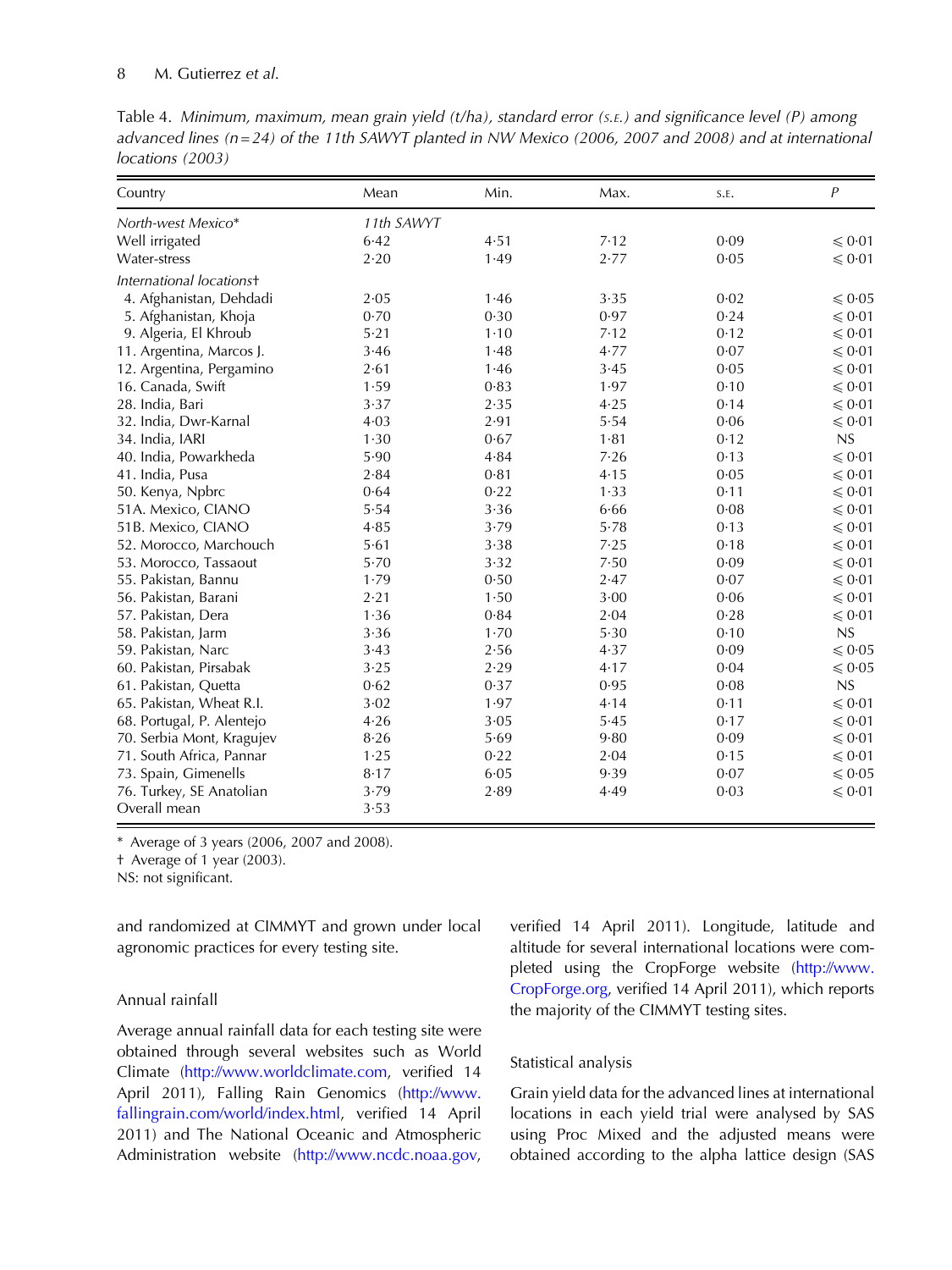| Table 5. Minimum, maximum, mean grain yield (t/ha), standard error (s. .) and significance level (P) among |  |
|------------------------------------------------------------------------------------------------------------|--|
| advanced lines ( $n=24$ ) of the 11th HTWYT planted in NW Mexico (2006, 2007 and 2008) and at              |  |
| international locations (2003)                                                                             |  |

| Country                   | Mean       | Min. | Max. | S.E. | $\overline{P}$ |
|---------------------------|------------|------|------|------|----------------|
| North-west Mexico*        | 11th HTWYT |      |      |      |                |
| Well irrigated            | 6.42       | 5.64 | 7.17 | 0.11 | $\leq 0.01$    |
| Water-stress              | 2.40       | 2.17 | 2.64 | 0.03 | NS             |
| High-temperature          | 2.69       | 1.94 | 3.31 | 0.09 | $\leq 0.01$    |
| International locations+  |            |      |      |      |                |
| 1. Afghanistan, Behsud    | 4.69       | 3.51 | 5.48 | 0.14 | NS             |
| 15. Canada, Kernen        | 2.76       | 2.08 | 3.19 | 0.09 | $\leq 0.01$    |
| 16. Canada, Swift         | 1.57       | 1.01 | 2.13 | 0.09 | $\leq 0.01$    |
| 19. Egypt, Komombol       | 6.88       | 5.00 | 8.40 | 0.21 | $\leq 0.05$    |
| 20. Egypt, Mattana        | 7.48       | 5.60 | 8.60 | 0.23 | $\leq 0.05$    |
| 21. Egypt, New Valley     | 4.64       | 3.40 | 5.40 | 0.16 | $\leq 0.05$    |
| 23. Egypt, Shandawel      | 6.61       | 4.90 | 7.80 | 0.22 | $\leq 0.05$    |
| 25. Hungary, Szeged       | 4.27       | 2.99 | 5.11 | 0.16 | $\leq 0.01$    |
| 26. India, Azad           | 4.14       | 3.34 | 5.52 | 0.17 | $\leq 0.01$    |
| 27. India, Banaras        | 3.40       | 2.77 | 3.91 | 0.10 | $\leq 0.01$    |
| 28. India, Bari           | 3.54       | 2.64 | 4.04 | 0.10 | $\leq 0.01$    |
| 29. India, Bihar          | 2.71       | 2.00 | 3.30 | 0.17 | NS             |
| 32. India, Dwr-Karnal     | 3.48       | 2.27 | 4.32 | 0.24 | NS             |
| 34. India, IARI           | 2.78       | 2.14 | 3.24 | 0.10 | $\leq 0.01$    |
| 36. India, Livestock      | 3.67       | 2.83 | 4.54 | 0.12 | $\leq 0.05$    |
| 38. India, Niphad         | 1.58       | 1.08 | 2.26 | 0.11 | NS             |
| 42. India, Vijapur        | 3.16       | 2.07 | 4.19 | 0.18 | $\leq 0.01$    |
| 43. Iran, Ahwaz           | 4.84       | 3.55 | 5.73 | 0.25 | NS             |
| 45. Iran, Fars            | 6.97       | 5.42 | 8.13 | 0.22 | NS             |
| 52. Morocco, Marchouch    | 5.66       | 4.73 | 6.75 | 0.19 | NS             |
| 53. Morocco, Tassaout     | 5.66       | 4.24 | 7.28 | 0.27 | $\leq 0.05$    |
| 57. Pakistan, Dera        | 0.41       | 0.26 | 0.71 | 0.03 | $\leq 0.01$    |
| 65. Pakistan, Wheat R. I  | 2.65       | 1.91 | 3.31 | 0.11 | $\leq 0.01$    |
| 68. Portugal, P. Alentejo | 3.39       | 2.81 | 4.15 | 0.21 | $\leq 0.05$    |
| 76. Turkey, SE Anatolian  | 3.86       | 2.99 | 4.55 | 0.11 | $\leq 0.01$    |
| 77. Turkey, U. Cukurova   | 6.98       | 4.32 | 9.20 | 0.37 | $\leq 0.05$    |
| Overall mean              | 4.10       |      |      |      |                |

\* Average of 3 years (2006, 2007 and 2008).

† Average of 1 year (2003).

NS: not significant.

Institute [2001](#page-20-0)). Pearson correlation coefficients were used to estimate the phenotypic relationships of the WIs, CT and yield in north-west Mexico with grain yield at the international locations.

#### RESULTS

## Geographic and rainfall diversity among international locations

The advanced lines of the 24th ESWYT, the 11th SAWYT and the 11th HTWYT were evaluated in 80 international locations, which were widely distributed

in Asia, Africa, Europe and America [\(Tables 1](#page-4-0) and [2\)](#page-5-0). The 24th ESWYT was evaluated at 59 sites, the 11th SAWYT at 28 sites and the 11th HTWYT at 26 sites. Some international locations evaluated only one-yield trial, but others combined two- or three-yield trials at the same site ([Table 2\)](#page-5-0). The 24th ESWYT was evaluated singly at 36 sites, the 11th SAWYT at nine sites and 11th HTWYT at 10 sites. The 24th ESWYT and the 11th SAWYT trials were evaluated together at nine sites, the 24th ESWYT and the 11th HTWYT at six sites, the 11th SAWYT and the 11th HTWYT at two sites and the three yield trials were evaluated together at eight sites. Central Asia was the region with the highest number of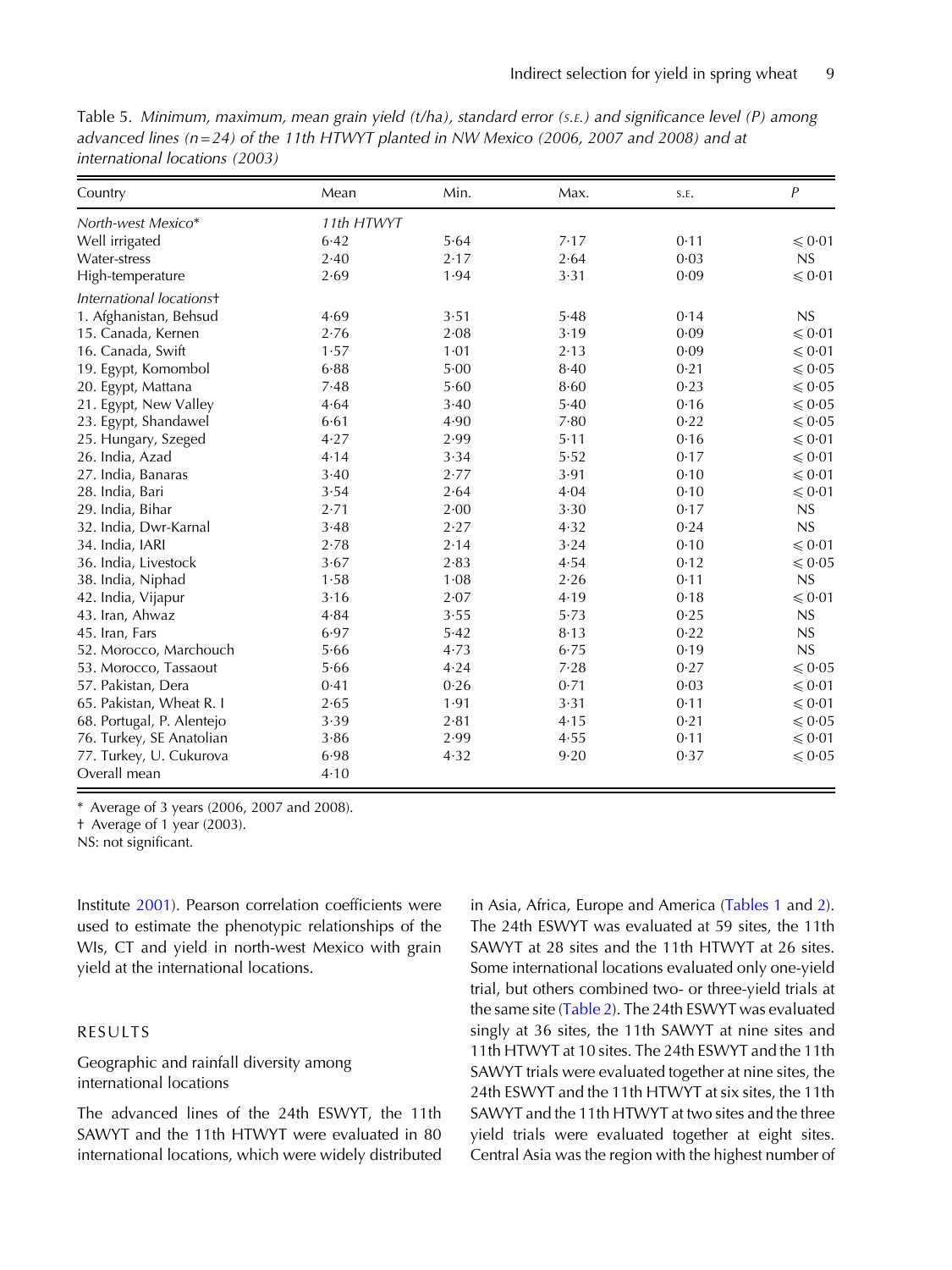#### <span id="page-9-0"></span>10 M. Gutierrez et al.

|                      |                         |                   | North-west Mexico well irrigated |                      |  |  |
|----------------------|-------------------------|-------------------|----------------------------------|----------------------|--|--|
|                      |                         | $NWI-3$           |                                  |                      |  |  |
| 24th ESWYT           | Average<br>yield (t/ha) | 2006              | 2007                             | 2008                 |  |  |
| Central Asia         |                         |                   |                                  |                      |  |  |
| India, Bari          | 3.07                    | NS                | NS                               | $P \le 0.01 (+)^{*}$ |  |  |
| India, Durgapura     | 1.38                    | $P \leq 0.05$ (-) | $P \le 0.05$ (-)                 | $P \le 0.05$ (-)     |  |  |
| India, Dwr-Karnal    | 3.74                    | $P \le 0.05 (+)$  | NS                               | NS                   |  |  |
| India, IARI          | 4.36                    | $P \le 0.05 (+)$  | NS                               | NS                   |  |  |
| India, Livestock     | 3.02                    | NS                | NS                               | $P \le 0.05 (+)$     |  |  |
| Iran, Safiabad       | 5.61                    | NS                | $P \le 0.05$ (-)                 | NS                   |  |  |
| Nepal, Nwrp          | 2.50                    | NS                | NS                               | $P \le 0.01 (+)$     |  |  |
| West Asia            |                         |                   |                                  |                      |  |  |
| Turkey, Aegean       | 7.28                    | NS                | $P \le 0.05$ (-)                 | NS                   |  |  |
| Turkey, U. Cukurova  | 7.39                    | NS                | $P \le 0.05$ (-)                 | NS                   |  |  |
| Turkey, Ziraat       | 2.51                    | $P \le 0.05$ (-)  | NS                               | NS                   |  |  |
| North Africa         |                         |                   |                                  |                      |  |  |
| Egypt, Ety-el        | 8.92                    | NS                | $P \le 0.05$ (-)                 | $P \le 0.05$ (-)     |  |  |
| Egypt, Sakha         | $6 - 81$                | $P \le 0.05$ (-)  | $P \le 0.05$ (-)                 | NS                   |  |  |
| South Africa         |                         |                   |                                  |                      |  |  |
| South Africa, Pannar | 9.00                    | $P \le 0.05$ (-)  | $P \leq 0.05$ (-)                | $P \leq 0.05$ (-)    |  |  |
| Zimbabwe, Rattray    | 7.22                    | $P \le 0.05$ (-)  | NS                               | NS                   |  |  |
| Southern Europe      |                         |                   |                                  |                      |  |  |
| Italy, Montelibretti | 6.44                    | $P \le 0.01$ (-)  | $P \le 0.01$ (-)                 | $P \le 0.05$ (-)     |  |  |
| Spain, Alameda       | 5.58                    | $P \le 0.05$ (-)  | NS                               | NS                   |  |  |
| Spain, Tomejil       | 4.29                    | NS                | NS                               | $P \leq 0.05$ (-)    |  |  |
| South America        |                         |                   |                                  |                      |  |  |
| Argentina, Marcos J. | 4.20                    | NS                | NS                               | $P \le 0.05$ (-)     |  |  |
| Argentina, Pergamino | 3.90                    | NS                | NS                               | $P \leq 0.05$ (-)    |  |  |
| Total                |                         | $7(-)$            | $8(-)$                           | $7(-)$               |  |  |

Table 6. Correlation coefficients between the NWI-3 measured under well-irrigated conditions in north-west Mexico and grain yield from international locations for advanced lines of the 24th ESWYT

\* Sign in parentheses indicates negative or positive significant correlations.

NS: no significant correlation.

locations for evaluating one, two or three yield trials (44 locations), while the other regions (West Asia, North, Central and South Africa, Southern and Central Europe, and North and South America) showed less than 10 locations each ([Table 2\)](#page-5-0).

The geographic diversity among international locations was responsible for considerable variations in annual rainfall ([Table 1\)](#page-4-0). Few locations had very low rainfall (six sites with  $\leq 100$  mm) and few had very high rainfall (two sites with  $\geq 1900$  mm) ([Table 1\)](#page-4-0). Most of the international locations displayed low to moderate annual rainfall ( $\leq 800$  mm in 69 sites) and the others had moderately high rainfall (> 800 mm in 11 sites). Irrigation was commonly employed in sites with low, intermediate and high rainfall and only four locations were reported as non-irrigated. This means that rainfall was absent or minimal during the cropping

season in the majority of the international locations ([Table 1\)](#page-4-0).

## Grain yield diversity among international locations

There was considerable variation in the average grain yield of the advanced lines from the 24th ESWYT, the 11th SAWYT and the 11th HTWYT among the testing sites [\(Tables 3](#page-6-0)–5). The average grain yield ranged from 0·8 to 12·7 t/ha for the 24th ESWYT entries, from 0·6 to 8·2 t/ha for the 11th SAWYT entries and from 0·4 to 7·5 t/ha for the 11th HTWYT entries. The average yield of the advanced lines from the 24th ESWYT was higher  $(4.9 t/ha)$  than the 11th SAWYT lines  $(3.5 t/ha)$  and the 11th HTWYT lines (4·1 t/ha) when all sites were combined for each yield trial. There were genotypic differences in most locations and the genotype by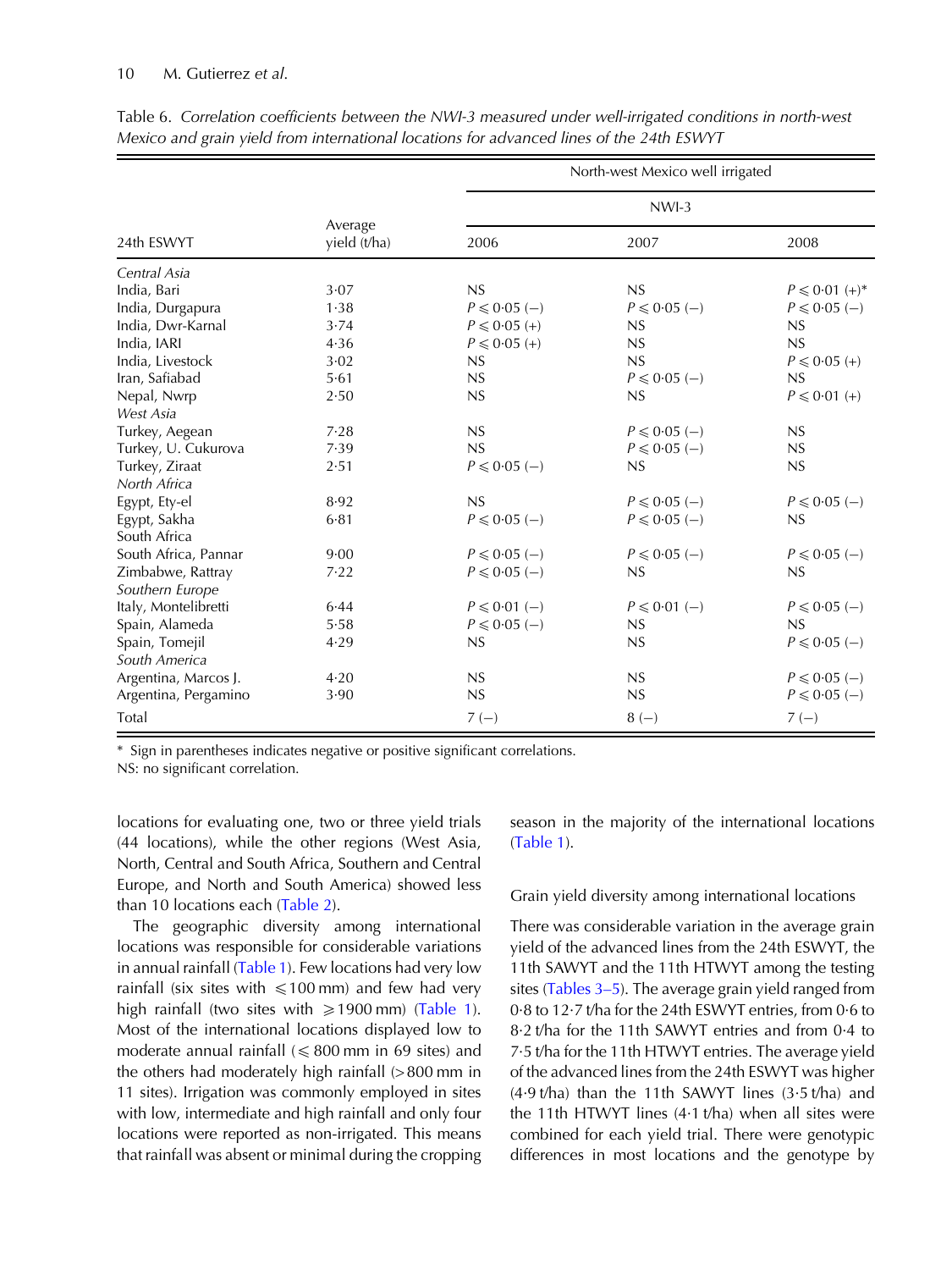|                      |                         | North-west Mexico well irrigated |                   |                      |  |  |
|----------------------|-------------------------|----------------------------------|-------------------|----------------------|--|--|
|                      |                         |                                  | <b>CT</b>         |                      |  |  |
| 24th ESWYT           | Average<br>yield (t/ha) | 2006                             | 2007              | 2008                 |  |  |
| Central Asia         |                         |                                  |                   |                      |  |  |
| Afghanistan, Darul   | 1.22                    | NS                               | $P \le 0.01$ (-)  | NS                   |  |  |
| India, Bari          | 3.07                    | NS                               | NS                | $P \le 0.05 (+)^{*}$ |  |  |
| India, Nepz          | 3.58                    | NS                               | $P \le 0.01 (+)$  | NS                   |  |  |
| Nepal, Nwrp          | 2.50                    | NS                               | NS                | $P \le 0.01 (+)$     |  |  |
| Pakistan, Wheat R.I. | 3.74                    | $P \leq 0.05$ (-)                | NS                | NS                   |  |  |
| West Asia            |                         |                                  |                   |                      |  |  |
| Saudi Arabia, Tabuk  | 8.52                    | $P \leq 0.05$ (-)                | $P \leq 0.05$ (-) | NS                   |  |  |
| North Africa         |                         |                                  |                   |                      |  |  |
| Morocco, Tassaout    | 6.24                    | $P \le 0.05 (+)$                 | NS                | $P \le 0.05$ (-)     |  |  |
| Southern Europe      |                         |                                  |                   |                      |  |  |
| Spain, Alameda       | 5.58                    | NS                               | $P \le 0.01$ (-)  | $P \le 0.05$ (-)     |  |  |
| Spain, Tomejil       | 4.29                    | NS                               | NS                | $P \le 0.05$ (-)     |  |  |
| Central Europe       |                         |                                  |                   |                      |  |  |
| Poland, Danko        | 6.84                    | $P \le 0.05$ (-)                 | NS                | NS                   |  |  |
| North America        |                         |                                  |                   |                      |  |  |
| Canada, Kernen       | 2.64                    | $P \le 0.01$ (-)                 | NS                | NS                   |  |  |
| South America        |                         |                                  |                   |                      |  |  |
| Argentina, Tucuman   | 1.50                    | $P \le 0.05$ (-)                 | NS                | NS                   |  |  |
| Total                |                         | $5(-)$                           | $3(-)$            | $3(-)$               |  |  |

<span id="page-10-0"></span>Table 7. Correlation coefficients of CT measured under well-irrigated conditions in north-west Mexico and grain yield from international locations for advanced lines of the 24th ESWYT

\* Sign in parentheses indicates negative or positive significant correlations.

NS: no significant correlation.

environment interaction was highly significant  $(P \le 0.01)$  (data not shown).

# Association of the north-west Mexico parameters with grain yield of international locations

Grain yield from international locations showed significant associations with the five WIs (one WI and four NWIs) measured in north-west Mexico under stressed and non-stressed conditions. There were minor differences among the five indices (data not shown), but NWI-3 consistently gave the strongest correlations of the five WIs, and it will be presented in the current study to illustrate the relationship of the WIs and their utility to predict yield at international locations. Similarly, CT determined in north-west Mexico also showed significant associations with grain yield at international locations. For both parameters, NWI-3 and CT were only considered to have good predictive potential if the grain yield from international locations was associated during 2 or 3 years with these two parameters (tested during 3 years in north-west Mexico).

NWI-3, CT and grain yield determined in north-west Mexico showed significant relationships with the grain yield of the advanced lines from the 24th ESWYT, the 11th SAWYT and the 11th HTWYT, displaying both negative and positive correlation values ([Tables 6](#page-9-0)–14). The negative association of NWI-3 and CT with grain yield from international locations was the primary interest in order to find sites with similar yield performance, which could be reaffirmed with positive associations between the grain yield from north-west Mexico and the grain yield from international sites.

NWI-3, which was determined during three growing seasons in north-west Mexico, gave a few significant negative associations ( $P \le 0.05$  and 0.01) in all worldwide regions for the 24th ESWYT [\(Table 6\)](#page-9-0). One location with low grain yield in India (1·4 t/ha), and two locations each with high grain yield in Italy (6·4 t/ha) and South Africa (9 t/ha), showed significant negative associations ( $P \le 0.05$  and 0.01) with NWI-3 during 3 years. Two locations with high grain yield in Egypt (6·8 and 8·9 t/ha) also showed significant negative associations ( $P \le 0.05$ ) with NWI-3 during 2 years. CT only showed negative associations ( $P \le 0.05$ )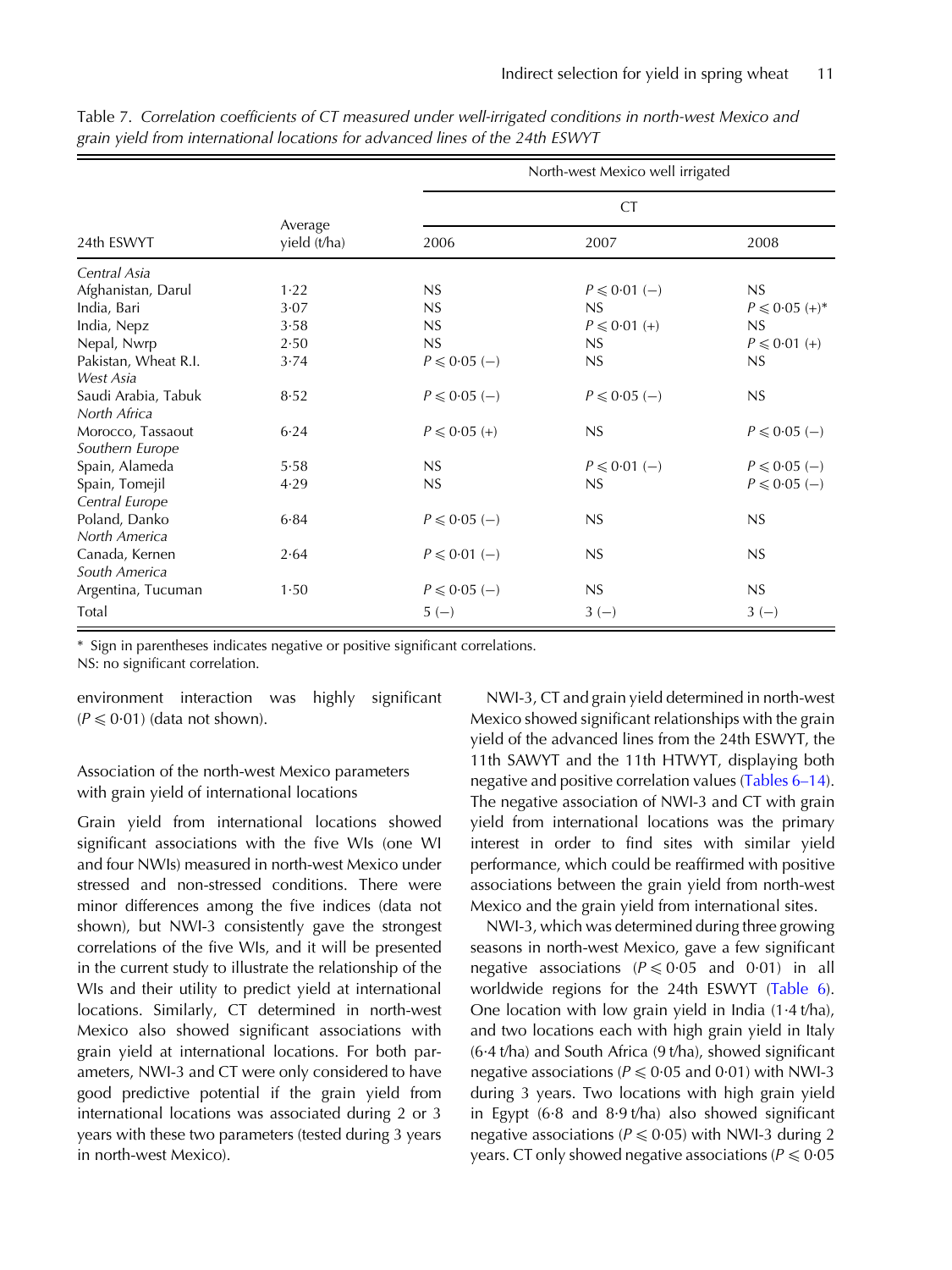## 12 M. Gutierrez et al.

|                      |                         | North-west Mexico well irrigated |                  |                  |  |  |
|----------------------|-------------------------|----------------------------------|------------------|------------------|--|--|
|                      |                         |                                  | Yield            |                  |  |  |
| 24th FSWYT           | Average<br>yield (t/ha) | 2006                             | 2007             | 2008             |  |  |
| Central Asia         |                         |                                  |                  |                  |  |  |
| Afghanistan, Dehdadi | 4.64                    | $P \le 0.05 (+)^*$               | NS               | $P \le 0.05 (+)$ |  |  |
| Afghanistan, Shesham | 4.02                    | $P \le 0.01 (+)$                 | NS               | NS               |  |  |
| India, Durgapura     | 1.38                    | NS                               | NS               | $P \le 0.05 (+)$ |  |  |
| India, Indore        | 7.87                    | $P \le 0.05 (+)$                 | NS               | $P \le 0.05 (+)$ |  |  |
| Iran, Zargan         | 6.05                    | $P \le 0.05 (+)$                 | NS               | NS               |  |  |
| West Asia            |                         |                                  |                  |                  |  |  |
| Saudi Arabia, Tabuk  | 8.52                    | $P \le 0.05 (+)$                 | NS               | NS               |  |  |
| North Africa         |                         |                                  |                  |                  |  |  |
| Egypt, Ety-el        | 8.92                    | NS                               | NS               | $P \le 0.01 (+)$ |  |  |
| Egypt, Gemmeiza      | 10.60                   | $P \le 0.01 (+)$                 | $P \le 0.01 (+)$ | NS               |  |  |
| Egypt, Sakha         | 6.81                    | $P \le 0.01 (+)$                 | $P \le 0.05 (+)$ | $P \le 0.01 (+)$ |  |  |
| Egypt, Shandawel     | 10.91                   | $P \le 0.01 (+)$                 | NS               | NS               |  |  |
| Egypt, Sids          | 7.15                    | $P \le 0.01 (+)$                 | NS               | NS               |  |  |
| Morocco, Marchouch   | 5.85                    | $P \le 0.01 (+)$                 | $P \le 0.05 (+)$ | NS               |  |  |
| South Africa         |                         |                                  |                  |                  |  |  |
| South Africa, Pannar | 9.00                    | $P \le 0.05 (+)$                 | NS               | $P \le 0.01 (+)$ |  |  |
| Zambia, Golden V.    | 6.49                    | $P \le 0.05 (+)$                 | NS               | NS               |  |  |
| Zimbabwe, Rattray    | 7.22                    | NS                               | NS               | $P \le 0.01 (+)$ |  |  |
| Southern Europe      |                         |                                  |                  |                  |  |  |
| Italy, Montelibretti | 6.44                    | $P \le 0.05 (+)$                 | NS               | $P \le 0.01 (+)$ |  |  |
| Spain, Alameda       | 5.58                    | $P \le 0.05 (+)$                 | $P \le 0.05 (+)$ | $P \le 0.05 (+)$ |  |  |
| Central Europe       |                         |                                  |                  |                  |  |  |
| Poland, Danko        | 6.84                    | $P \le 0.05 (+)$                 | $P \le 0.05 (+)$ | $P \le 0.05 (+)$ |  |  |
| Poland, Radzikow     | 2.94                    | $P \le 0.01 (+)$                 | NS               | NS               |  |  |
| South America        |                         |                                  |                  |                  |  |  |
| Argentina, Marcos J. | 4.20                    | NS                               | NS               | $P \le 0.05 (+)$ |  |  |
| Argentina, Pergamino | 3.90                    | NS                               | NS               | $P \le 0.05 (+)$ |  |  |
| Argentina, Tucuman   | 1.50                    | NS                               | $P \le 0.05$ (-) | NS               |  |  |
| Total                |                         | $16 (+)$                         | $5 (+)$          | $12 (+)$         |  |  |

Table 8. Correlation coefficients between grain yield measured under well-irrigated conditions in north-west Mexico and grain yield from international locations for advanced lines of the 24th ESWYT

\* Sign in parentheses indicates negative or positive significant correlations.

NS: no significant correlation.

and 0·01) during 2 years with locations of high grain yield in Saudi Arabia (8·5 t/ha) and Spain (5·6 t/ha) ([Table 7](#page-10-0)). Grain yield from north-west Mexico gave several significant correlations with grain yield at international locations (positively associated at  $P \le 0.05$ and 0·01) during 2 and 3 years in central Asia, north and south Africa and central and southern Europe, and some of these locations were the same locations associated with NWI-3 and CT (Table 8).

NWI-3 determined in the well-irrigated environment in north-west Mexico for the 11th SAWYT trial displayed negative associations ( $P \le 0.05$  and 0.01) with two locations in Morocco, one with high grain yield (5 $\cdot$ 7 t/ha) and one with low grain yield (1 $\cdot$ 8 t/ha),

which were correlated during 3 and 2 years, respectively [\(Table 9\)](#page-12-0). CT showed a negative association  $(P \le 0.05)$  during 2 years with one site in India with low grain yield (3·4 t/ha) ([Table 10\)](#page-13-0). For water-stressed environments, NWI-3 displayed a negative association  $(P \le 0.05)$  during 2 years with one location in India with low grain yield  $(1.3 \text{ t/ha})$ , while CT only showed negative associations ( $P \le 0.05$ ) during 1 year for two locations [\(Tables 9](#page-12-0) and [10](#page-13-0)). Grain yield in north-west Mexico under irrigated and water-stressed conditions showed several positive correlations ( $P \le 0.05$  and 0·01) with the grain yield at international locations, but few corresponded to the same locations associated with NWI-3 and CT [\(Table 11\)](#page-14-0).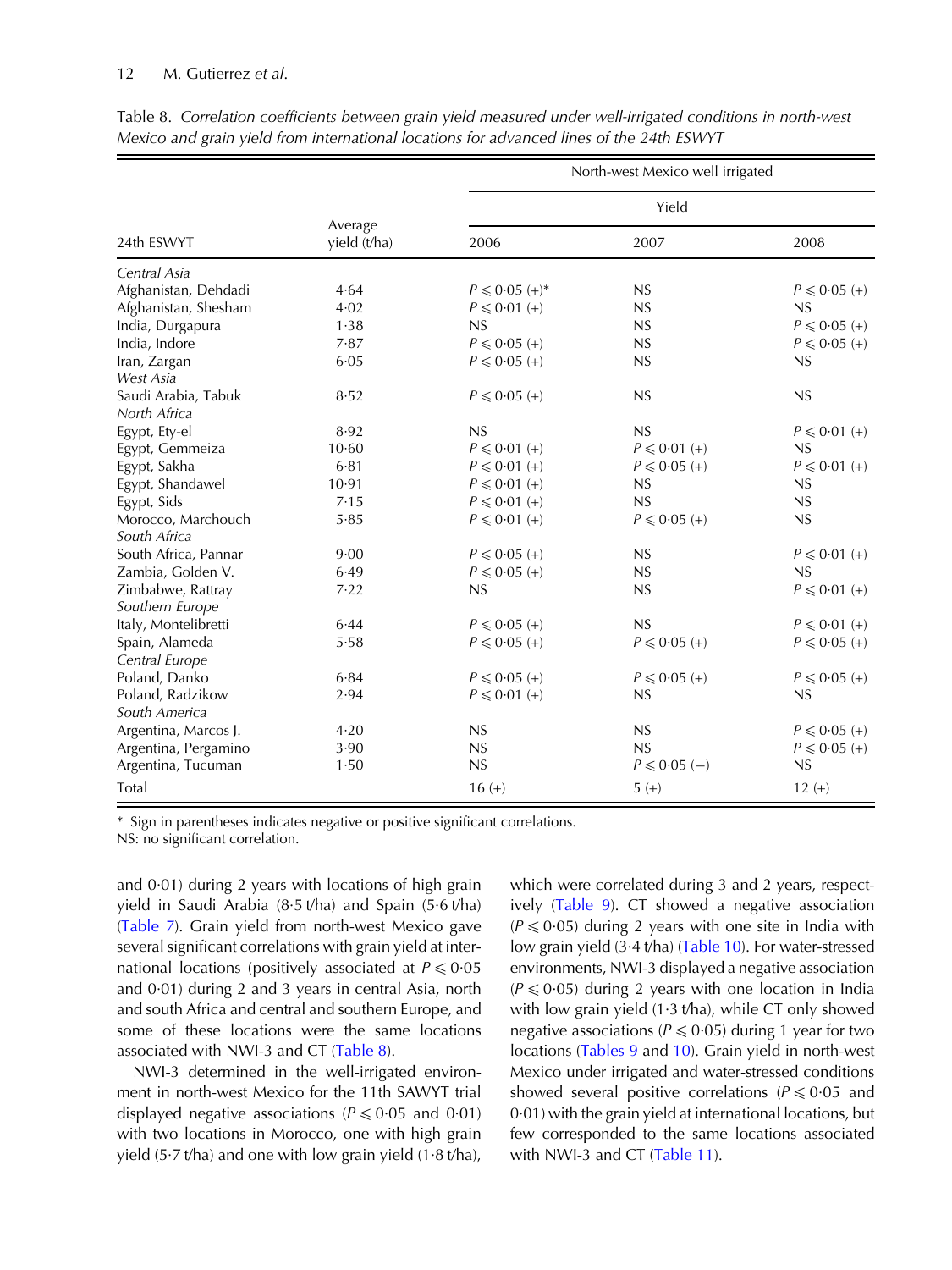|                         |                 | North-west Mexico |                  |                  |                  |                   |                   |  |
|-------------------------|-----------------|-------------------|------------------|------------------|------------------|-------------------|-------------------|--|
|                         |                 |                   | Well irrigated   |                  | Water-stress     |                   |                   |  |
|                         | Average         |                   | $NWI-3$          |                  |                  | $NWI-3$           |                   |  |
| 11th SAWYT              | yield<br>(t/ha) | 2006              | 2007             | 2008             | 2006             | 2007              | 2008              |  |
| Central Asia            |                 |                   |                  |                  |                  |                   |                   |  |
| Afghanistan,<br>Dehdadi | 2.05            | NS                | NS               | NS               | NS               | $P \le 0.05$ (-)* | NS                |  |
| Afghanistan, Khoja      | 0.70            | $P \le 0.05 (+)$  | NS               | NS               | NS               | NS                | NS                |  |
| India, Powarkheda       | 5.90            | NS                | NS               | NS               | NS               | NS                | $P \le 0.05 (+)$  |  |
| India, Pusa             | 2.84            | NS                | NS               | NS               | NS               | $P \le 0.05$ (-)  | NS                |  |
| India, IARI             | 1.30            | NS                | NS               | NS               | $P \le 0.05$ (-) | NS                | $P \leq 0.05$ (-) |  |
| Pakistan, Dera          | 3.36            | NS                | NS               | NS               | $P \le 0.05 (+)$ | NS                | NS                |  |
| West Asia               |                 |                   |                  |                  |                  |                   |                   |  |
| Turkey, SE<br>Anatolian | 3.79            | NS                | NS               | NS               | NS               | $P \le 0.01$ (-)  | NS                |  |
| North Africa            |                 |                   |                  |                  |                  |                   |                   |  |
| Morocco,<br>Marchouch   | 5.70            | $P \le 0.05$ (-)  | $P \le 0.01$ (-) | $P \le 0.05$ (-) | NS               | NS                | NS                |  |
| Morocco, Tassaout       | 1.79            | $P \le 0.05$ (-)  | $P \le 0.05$ (-) | NS               | $P \le 0.05 (+)$ | NS                | $P \le 0.05 (+)$  |  |
| South Africa            |                 |                   |                  |                  |                  |                   |                   |  |
| South Africa,<br>Pannar | 1.25            | NS                | NS               | NS               | NS               | $P \le 0.01$ (-)  | NS                |  |
| North America           |                 |                   |                  |                  |                  |                   |                   |  |
| Mexico, CIANO           | 5.61            | NS                | NS               | NS               | NS               | $P \le 0.05 (+)$  | NS                |  |
| Total                   |                 | $2(-)$            | $2(-)$           | $1(-)$           | $1(-)$           | $4(-)$            | $1(-)$            |  |

<span id="page-12-0"></span>Table 9. Correlation coefficients between the NWI-3 measured under well irrigated and water-stressed conditions in north-west Mexico and grain yield from international locations for advanced lines of the 11th SAWYT

Sign in parentheses indicates negative or positive significant correlations.

NS: no significant correlation.

NWI-3 and CT for the 11th HTWYT were measured in north-west Mexico in three environments (irrigated, water-stressed and high-temperature) ([Tables 12](#page-15-0)–14). The NWI-3 obtained from the well-irrigated environment showed negative associations ( $P \le 0.05$  and 0.01) during 2 and 3 years for locations with low grain yield in India (2 $\cdot$ 8 t/ha) and Turkey (3 $\cdot$ 9 t/ha) and high grain yield in Turkey (7·0 t/ha) and Egypt (6·9 and 7·2 t/ha) ([Table 12](#page-15-0)). CT only displayed significant negative associations ( $P \le 0.05$ ) during 1 year for several international locations [\(Table 13\)](#page-16-0). For the north-west Mexico parameters determined under water-stress (2007 and 2008 seasons), neither NWI-3 nor CT showed any significant associations [\(Tables 12](#page-15-0) and [13](#page-16-0)). Finally, NWI-3 and CT determined in the hightemperature environment displayed significant negative association ( $P \le 0.05$  and 0.01) with one location with high grain yield in Egypt (6·9 t/ha) and with one

low grain yield in Pakistan (2·7 t/ha) during 2 years. Grain yield from north-west Mexico measured in the three environments displayed significant correlations (positively associated at  $P \le 0.05$  and 0.01) during 2 years in several international locations and only two corresponded to the same locations associated with NWI-3 and CT ([Table 14](#page-17-0)).

## DISCUSSION

## Annual rainfall of international locations

Apparently, local weather conditions such as low annual rainfall in several international locations were the primary reason for evaluating more than one CIMMYT yield trial. The cooperators probably assumed that this would improve the chance of finding lines well adapted to the local conditions, although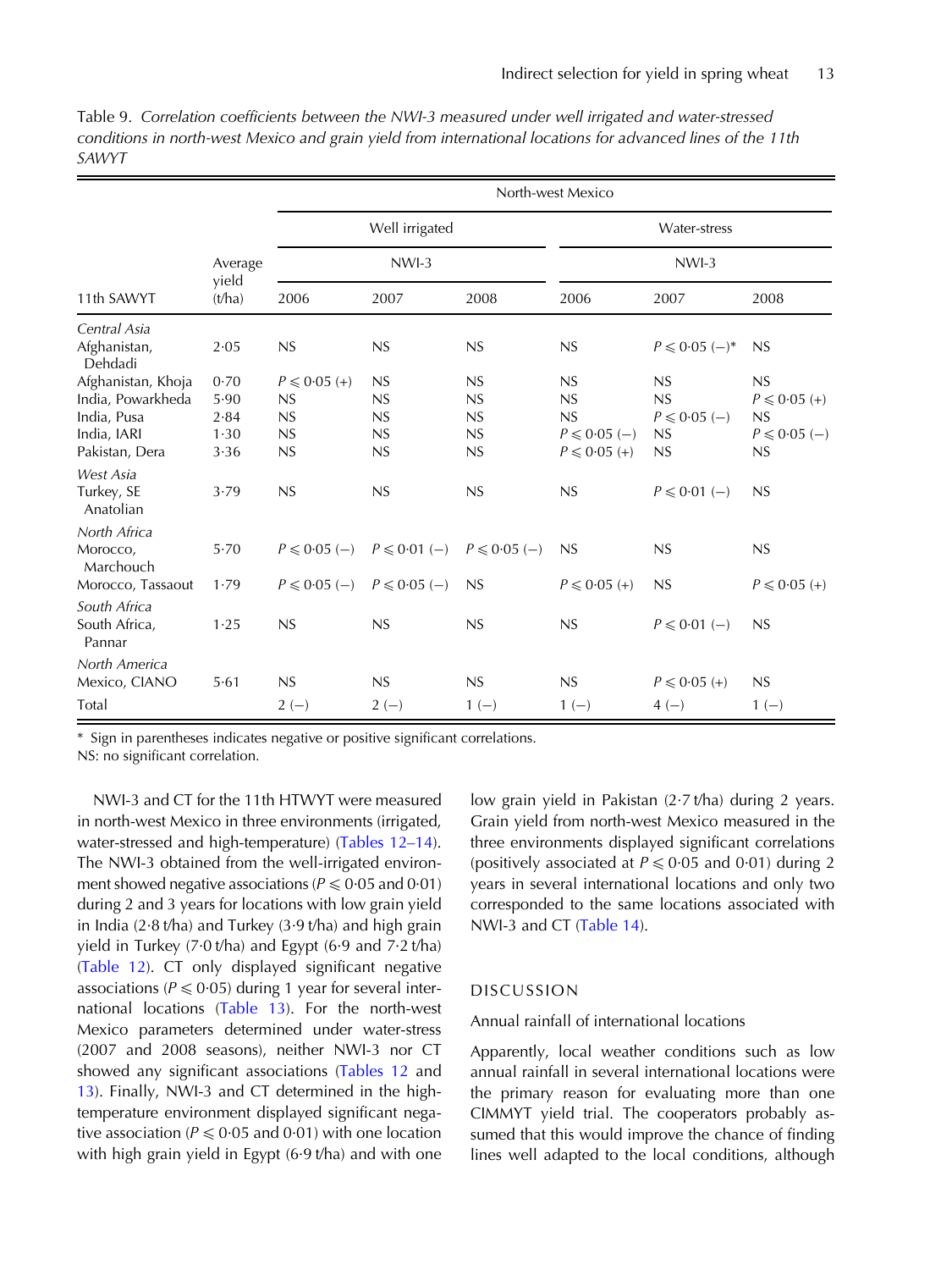|                                  |                 | North-west Mexico |                   |                   |                  |                   |                  |  |  |
|----------------------------------|-----------------|-------------------|-------------------|-------------------|------------------|-------------------|------------------|--|--|
|                                  |                 |                   | Well irrigated    |                   | Water-stress     |                   |                  |  |  |
|                                  | Average         | <b>CT</b>         |                   |                   | <b>CT</b>        |                   |                  |  |  |
| 11th SAWYT                       | yield<br>(t/ha) | 2006              | 2007              | 2008              | 2006             | 2007              | 2008             |  |  |
| Central Asia                     |                 |                   |                   |                   |                  |                   |                  |  |  |
| India, Dwr-Karnal                | 4.03            | NS                | NS                | NS                | NS               | $P \le 0.05$ (-)* | NS               |  |  |
| India, Bari                      | 3.37            | NS                | $P \le 0.05$ (-)  | $P \leq 0.05$ (-) | NS               | NS                | NS               |  |  |
| Pakistan, Jarm                   | 3.43            | $P \le 0.05 (+)$  | NS                | NS                | NS               | $P \le 0.05$ (-)  | NS               |  |  |
| Pakistan, Narc                   | 3.25            | $P \le 0.01 (+)$  | NS                | NS                | NS               | NS                | NS               |  |  |
| Pakistan, Bannu                  | 2.21            | NS                | NS                | NS                | NS               | $P \le 0.05 (+)$  | NS               |  |  |
| Pakistan, Pirsabak               | 0.62            | $P \le 0.05 (+)$  | NS                | NS                | NS               | NS                | NS               |  |  |
| West Asia                        |                 |                   |                   |                   |                  |                   |                  |  |  |
| Turkey, SE Anatolian             | 3.79            | NS                | $P \le 0.05$ (-)  | NS                | NS               | NS                | NS               |  |  |
| North Africa                     |                 |                   |                   |                   |                  |                   |                  |  |  |
| Morocco, Tassaout                | 1.79            | NS                | NS                | NS                | NS               | $P \le 0.05 (+)$  | $P \le 0.01 (+)$ |  |  |
| South Africa                     |                 |                   |                   |                   |                  |                   |                  |  |  |
| South Africa, Pannar             | 1.25            | $P \le 0.01$ (-)  | NS                | NS                | NS               | NS                | NS               |  |  |
|                                  |                 |                   |                   |                   |                  |                   |                  |  |  |
| Southern Europe<br>Serbia Mont., | 8.26            | $P \le 0.05 (+)$  | NS                | $P \le 0.01 (+)$  | NS               | NS                | NS               |  |  |
| Kragujev                         |                 |                   |                   |                   |                  |                   |                  |  |  |
| Spain, Gimenells                 | 8.17            | NS                | NS                | NS                | NS               | NS                | $P \le 0.01 (+)$ |  |  |
| Portugal, P. Alentejo            | 4.26            | NS                | NS                | NS                | $P \le 0.05 (+)$ | NS                | NS               |  |  |
| North America                    |                 |                   |                   |                   |                  |                   |                  |  |  |
| Canada, Swift                    | 1.59            | NS                | $P \leq 0.05$ (-) | NS                | NS               | NS                | NS               |  |  |
| Total                            |                 |                   |                   |                   |                  |                   |                  |  |  |
|                                  |                 | $1(-)$            | $3(-)$            | $1(-)$            | $0 (-)$          | $2(-)$            | $0 (-)$          |  |  |

<span id="page-13-0"></span>Table 10. Correlation coefficients between CT measured under well irrigated and water-stressed conditions in north-west Mexico and grain yield from international locations for advanced lines of the 11th SAWYT

\* Sign in parentheses indicates negative or positive significant correlations.

NS: no significant correlation.

most of the international testing sites employed some irrigation during the cropping season ([Tables 1](#page-4-0) and [2\)](#page-5-0). Out of 80 testing sites in Asia, Africa, Europe and America, 60 had less than 800 mm of annual rainfall, indicating that many sites were irrigated dry sites ([Table 1\)](#page-4-0).

Association between north-west Mexico parameters and grain yield of international sites

In a previous study conducted during three growing seasons (2006, 2007 and 2008) in north-west Mexico (Gutierrez et al. [2010](#page-19-0)a), NWI-3 and CT determined in three environments showed significant negative associations with grain yield of the advanced lines from the 24th ESWYT (well irrigated), the 11th SAWYT (well irrigated and water-stress) and the 11th HTWYT (well irrigated, water-stress and high-temperature). Better associations with grain yield were obtained when heading and grain filling determinations were combined for NWI-3 and when CT determinations were taken at grain filling. Both remote sensing parameters demonstrated high genetic gain and heritability across years, which indicated their high potential as indirect selection approaches to detect, identify and select high-yielding lines in the three environments. In the current study, NWI-3 and CT measured from north-west Mexico (reported by Gutierrez et al. [2010](#page-19-0)a) showed significant negative associations ( $P \le 0.05$ and 0·01) with grain yield at international locations, indicating that WIs and CT can predict the yield performance of advanced yielding lines in some international sites ([Tables 6](#page-9-0)–14). The negative associations of NWI-3 and CT with grain yield at international locations signifies that the same low- and high-yielding lines across international locations performed in a similar fashion as in north-west Mexico (Yaqui Valley), which is widely employed to develop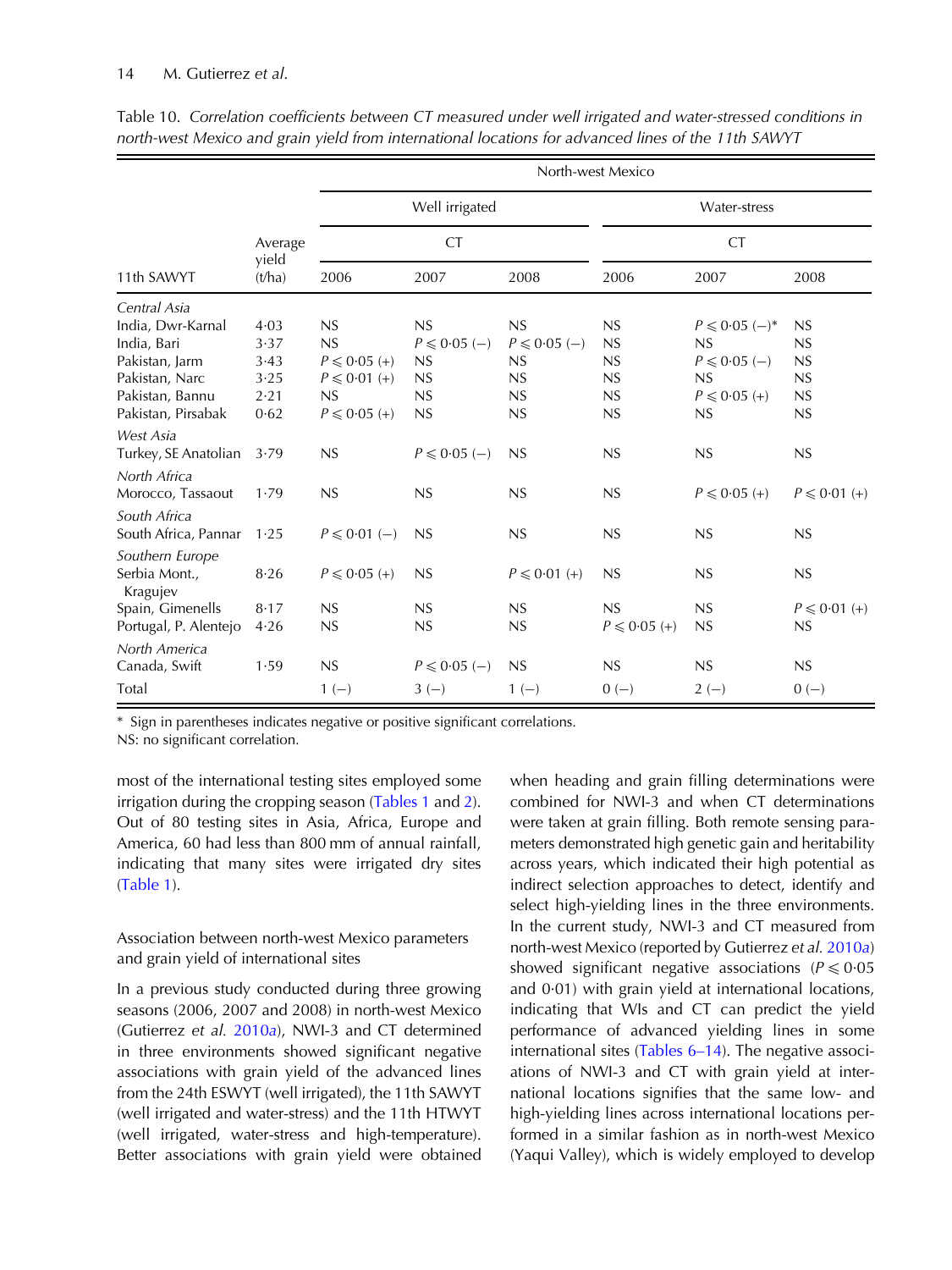|                                   |                            | North-west Mexico |                  |                  |                       |                    |                  |  |  |
|-----------------------------------|----------------------------|-------------------|------------------|------------------|-----------------------|--------------------|------------------|--|--|
|                                   | Average<br>yield<br>(t/ha) |                   | Well irrigated   |                  | Water-stress<br>Yield |                    |                  |  |  |
| 11th SAWYT                        |                            |                   | Yield            |                  |                       |                    |                  |  |  |
|                                   |                            | 2006              | 2007             | 2008             | 2006                  | 2007               | 2008             |  |  |
| Central Asia                      |                            |                   |                  |                  |                       |                    |                  |  |  |
| Afghanistan,<br>Dehdadi           | 2.05                       | NS                | NS               | NS               | NS                    | $P \le 0.05 (+)^*$ | $P \le 0.05 (+)$ |  |  |
| India, Dwr-Karnal                 | 4.03                       | NS                | NS               | NS               | NS                    | $P \le 0.01 (+)$   | NS               |  |  |
| India, Pusa                       | 2.84                       | NS                | NS               | NS               | NS                    | $P \le 0.05 (+)$   | NS               |  |  |
| India, IARI                       | 1.30                       | NS                | NS               | NS               | NS                    | NS                 | $P \le 0.05 (+)$ |  |  |
| Pakistan, Wheat R.I.              | 4.26                       | NS                | NS               | NS               | NS                    | $P \le 0.05 (+)$   | NS               |  |  |
| West Asia                         |                            |                   |                  |                  |                       |                    |                  |  |  |
| Turkey, SE Anatolian              | 3.79                       | $P \le 0.05 (+)$  | NS               | NS               | NS                    | NS                 | NS               |  |  |
| North Africa                      |                            |                   |                  |                  |                       |                    |                  |  |  |
| Morocco,<br>Marchouch             | 5.70                       | $P \le 0.01 (+)$  | $P \le 0.01 (+)$ | $P \le 0.01 (+)$ | NS                    | NS                 | NS               |  |  |
| Morocco, Tassaout                 | 1.79                       | $P \leq 0.01$ (+) | NS               | $P \le 0.01 (+)$ | NS                    | NS                 | NS               |  |  |
| Central Africa                    |                            |                   |                  |                  |                       |                    |                  |  |  |
| Kenya, Npbrc                      | 0.64                       | NS                | NS               | NS               | NS                    | $P \le 0.01 (+)$   | $P \le 0.01 (+)$ |  |  |
| Southern Europe                   |                            |                   |                  |                  |                       |                    |                  |  |  |
| Spain, Gimenells<br>North America | 8.17                       | $P \le 0.01 (+)$  | NS               | $P \le 0.01 (+)$ | NS                    | NS                 | NS               |  |  |
| Mexico. CIANO                     | 5.54                       | $P \le 0.05 (+)$  | NS               | $P \le 0.05 (+)$ | NS                    | NS                 | $P \le 0.05 (+)$ |  |  |
| Mexico, CIANO                     | 4.85                       | NS                | NS               | NS               | $P \le 0.05 (+)$      | $P \le 0.01 (+)$   | $P \le 0.05 (+)$ |  |  |
| South America                     |                            |                   |                  |                  |                       |                    |                  |  |  |
| Argentina, Marcos J.              | 3.46                       | $P \le 0.05 (+)$  | NS               | $P \le 0.05 (+)$ | NS                    | NS                 | NS               |  |  |
| Total                             |                            | $6 (+)$           | $1 (+)$          | $5 (+)$          | $1 (+)$               | $6 (+)$            | $5 (+)$          |  |  |

<span id="page-14-0"></span>Table 11. Correlation coefficients between grain yield measured under well irrigated and water-stressed conditions in north-west Mexico and grain yield from international locations for advanced lines of the 11th SAWYT

Sign in parentheses indicates negative or positive significant correlations.

NS: no significant correlation.

advanced wheat lines for well irrigated, water-stressed and hot environments (Lillemo et al. [2005](#page-20-0)). The significant negative associations occurred for 1, 2 or 3 years, respectively, but the better potential for predicting yield at international sites was when the significant associations occurred for 2 or 3 years ([Tables 6](#page-9-0)–14). The variations of NWI-3 and CT from one year to another caused the lack of association for the same testing sites. The negative association of grain yield at international locations with NWI-3 and CT was sometimes supported with positive associations with the grain yield from north-west Mexico in the three yield trials.

The 24th ESWYT represented advanced lines selected for high-yield potential in irrigated environ-ments (Trethowan et al. [2003\)](#page-20-0). In the present study,

grain yield of seven testing locations (i.e. 0·12 of the total number of sites) in central and west Asia, north and south Africa and southern Europe showed significant negative associations for 2 or 3 years with NWI-3 and CT ([Tables 6](#page-9-0) and [7](#page-10-0)). The advanced lines in the 11th SAWYT, which were selected by CIMMYT breeders for high yield in semi-arid regions (Trethowan et al. [2001\)](#page-20-0), were evaluated under both well-irrigated and water-stressed conditions in north-west Mexico (Gutierrez et al. [2010](#page-19-0)a). NWI-3 and CT determined under both environments during 2 or 3 years gave only four negative significant associations (0·14 of sites) with testing sites in central Asia and northern Africa [\(Tables 9](#page-12-0) and [10](#page-13-0)). The advanced lines of the 11th HTWYT were selected for high yield in heatstressed environments (Lillemo et al. [2005](#page-20-0)) and were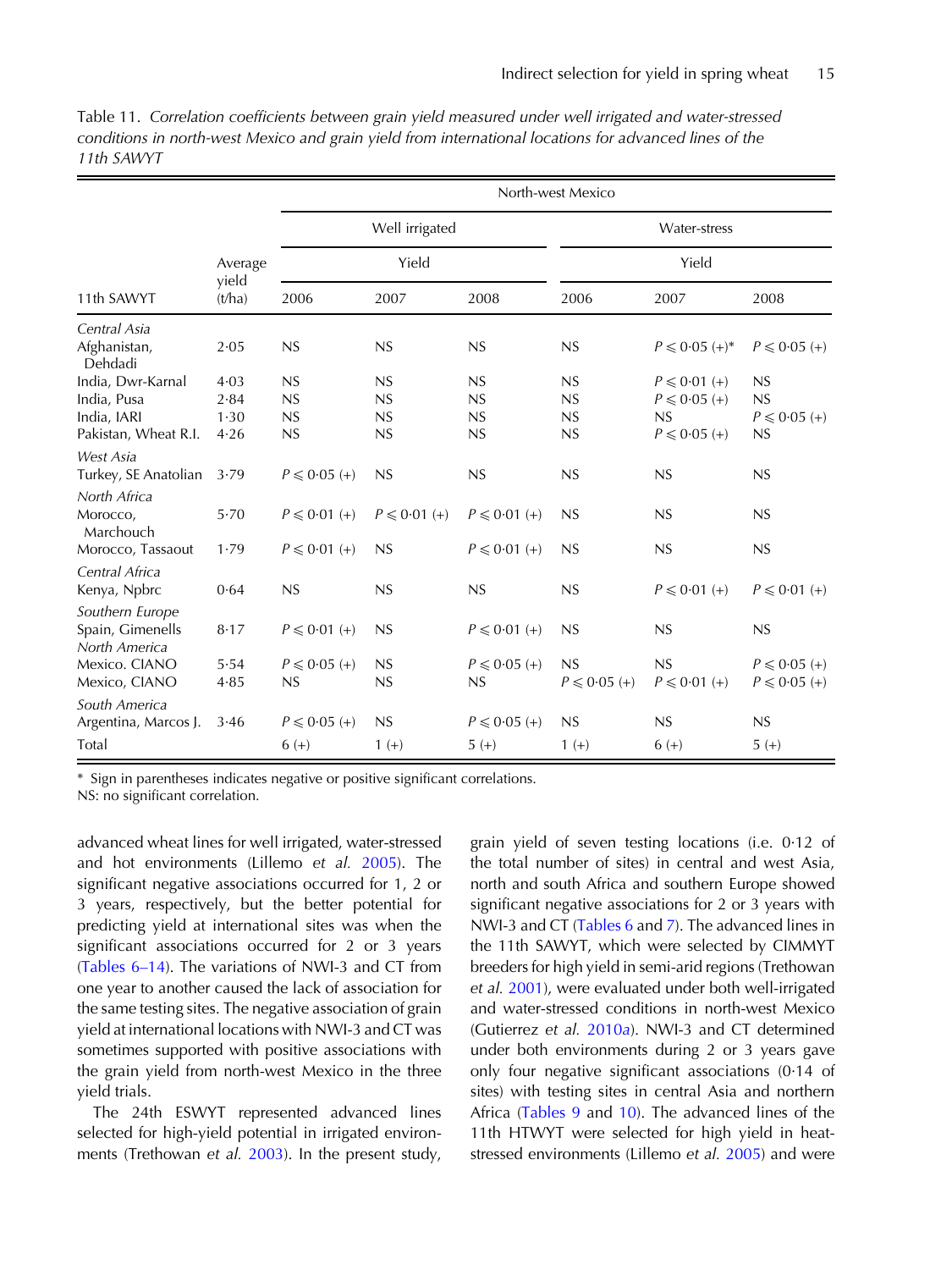| 11th HTWYT            | Average<br>yield<br>(t/ha) | North-west Mexico |                  |                   |                  |                  |                  |                  |                  |
|-----------------------|----------------------------|-------------------|------------------|-------------------|------------------|------------------|------------------|------------------|------------------|
|                       |                            | Well irrigated    |                  |                   | Water-stress     |                  | High-temperature |                  |                  |
|                       |                            |                   | NWI-3            |                   | $NWI-3$          |                  | $NWI-3$          |                  |                  |
|                       |                            | 2006              | 2007             | 2008              | 2007             | 2008             | 2006             | 2007             | 2008             |
| Central Asia          |                            |                   |                  |                   |                  |                  |                  |                  |                  |
| India, Banaras        | 3.40                       | NS                | NS               | $P \le 0.05$ (-)* | <b>NS</b>        | NS               | NS               | NS               | NS               |
| India, Bari           | 3.54                       | NS                | NS               | NS                | NS               | $P \le 0.01$ (-) | NS               | NS               | NS               |
| India, Dwr-Karnal     | 3.48                       | NS                | NS               | $P \le 0.01$ (-)  | NS               | NS               | NS               | $P \le 0.05$ (-) | <b>NS</b>        |
| India, IARI           | 2.78                       | $P \le 0.05$ (-)  | $P \le 0.05$ (-) | $P \le 0.05$ (-)  | NS               | NS               | NS               | NS               | <b>NS</b>        |
| India, Vijapur        | 3.16                       | NS                | NS               | NS                | $P \le 0.05 (+)$ | NS               | NS               | NS               | <b>NS</b>        |
| Iran, Ahwaz           | 4.84                       | $P \le 0.05$ (-)  | NS               | <b>NS</b>         | NS               | $P \le 0.05$ (-) | NS               | NS               | NS               |
| Pakistan, Dera        | 0.41                       | $P \le 0.05$ (-)  | NS               | NS                | NS               | NS               | $P \le 0.05$ (-) | NS               | NS               |
| Pakistan, Wheat R. I  | 2.65                       | NS                | NS               | $P \le 0.05$ (-)  | NS               | NS               | NS               | NS               | $P \le 0.05$ (-) |
| West Asia             |                            |                   |                  |                   |                  |                  |                  |                  |                  |
| Turkey, SE Anatol.    | 3.86                       | $P \le 0.01$ (-)  | $P \le 0.05$ (-) | NS                | <b>NS</b>        | $P \le 0.05$ (-) | NS               | NS               | NS               |
| Turkey, U. Cukurova   | 6.98                       | $P \le 0.05$ (-)  | $P \le 0.05$ (-) | NS                | NS               | NS               | NS               | NS               | NS               |
| North Africa          |                            |                   |                  |                   |                  |                  |                  |                  |                  |
| Egypt, Komombol       | 6.88                       | $P \le 0.05$ (-)  | $P \le 0.01$ (-) | NS                | <b>NS</b>        | NS               | $P \le 0.05$ (-) | NS               | $P \le 0.05$ (-) |
| Egypt, New Valley     | 4.64                       | NS                | NS               | $P \le 0.05$ (-)  | <b>NS</b>        | NS               | NS               | <b>NS</b>        | NS               |
| Egypt, Shandawel      | 6.61                       | NS                | NS               | NS                | <b>NS</b>        | NS               | $P \le 0.05 (+)$ | NS               | NS               |
| Egypt, Sid            | 7.15                       | NS                | $P \le 0.05$ (-) | $P \le 0.05$ (-)  | NS               | NS               | NS               | NS               | NS               |
| Morocco, March.       | 5.66                       | $P \le 0.05$ (-)  | NS               | NS                | NS               | NS               | NS               | NS               | NS               |
| Southern Europe       |                            |                   |                  |                   |                  |                  |                  |                  |                  |
| Portugal, P. Alentejo | 3.39                       | $P \le 0.01 (+)$  | NS               | NS                | <b>NS</b>        | NS               | NS               | NS               | NS               |
| Central Europe        |                            |                   |                  |                   |                  |                  |                  |                  |                  |
| Hungary, Szeged       | 4.27                       | NS                | NS               | NS                | $P \le 0.05$ (-) | NS               | NS               | NS               | NS               |
| Total                 |                            | $7(-)$            | $5(-)$           | $6(-)$            | $1(-)$           | $3(-)$           | $2(-)$           | $1(-)$           | $2(-)$           |

<span id="page-15-0"></span>Table 12. Correlation coefficients between NWI-3 measured under well irrigated, water-stressed and high-temperature conditions in north-west Mexico and grain yield from international locations for advanced lines of the 11th HTWYT

\* Sign in parentheses indicates negative or positive significant correlations.

NS: no significant correlation.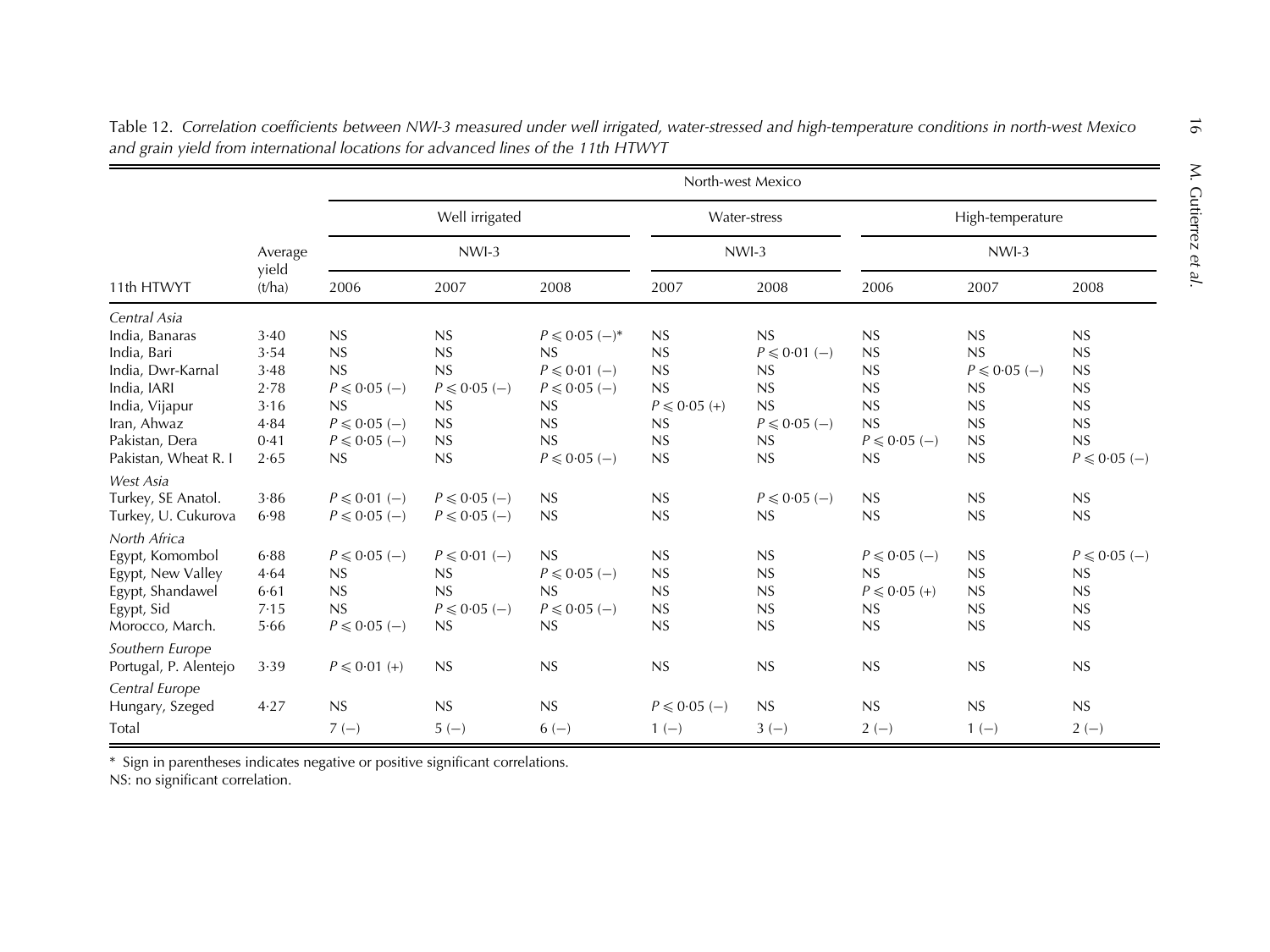|                      |                 |                             | North-west Mexico |                   |                           |                  |                               |                  |                  |  |
|----------------------|-----------------|-----------------------------|-------------------|-------------------|---------------------------|------------------|-------------------------------|------------------|------------------|--|
|                      |                 | Well irrigated<br><b>CT</b> |                   |                   | Water-stress<br><b>CT</b> |                  | High-temperature<br><b>CT</b> |                  |                  |  |
|                      | Average         |                             |                   |                   |                           |                  |                               |                  |                  |  |
| 11th HTWYT           | yield<br>(t/ha) | 2006                        | 2007              | 2008              | 2007                      | 2008             | 2006                          | 2007             | 2008             |  |
| Central Asia         |                 |                             |                   |                   |                           |                  |                               |                  |                  |  |
| India, Dwr-Karnal    | 3.48            | NS                          | NS                | $P \le 0.05$ (-)* | NS                        | $P \le 0.05$ (-) | NS                            | NS               | $P \le 0.05$ (-) |  |
| India, IARI          | 2.78            | NS                          | NS                | NS                | NS                        | NS               | NS                            | NS               | $P \le 0.05$ (-) |  |
| Pakistan, Dera       | 0.41            | NS                          | $P \le 0.05$ (-)  | NS                | NS                        | NS               | NS                            | NS               | NS               |  |
| Pakistan, Wheat R. I | 2.65            | $P \le 0.05 (+)$            | NS                | NS                | NS                        | $P \le 0.01$ (-) | NS                            | $P \le 0.05$ (-) | $P \le 0.01$ (-) |  |
| North Africa         |                 |                             |                   |                   |                           |                  |                               |                  |                  |  |
| Egypt, Mattana       | 7.48            | NS                          | NS                | NS                | $P \le 0.01 (+)$          | NS               | NS                            | NS               | NS               |  |
| Egypt, New Valley    | 4.64            | NS                          | NS                | $P \le 0.01$ (-)  | NS                        | NS               | NS                            | NS               | NS               |  |
| Morocco, Tassaout    | 5.66            | NS                          | NS                | NS                | $P \le 0.05 (+)$          | NS               | NS                            | NS               | NS               |  |
| Total                |                 | $0 (-)$                     | $1(-)$            | $2(-)$            | $0(-)$                    | $2(-)$           | $0(-)$                        | $1(-)$           | $3(-)$           |  |

<span id="page-16-0"></span>Table 13. Correlation coefficients between CT measured under well irrigated, water-stressed and high-temperature conditions in north-west Mexico and grain yield from international locations for advanced lines of the 11th HTWYT

\* Sign in parentheses indicates negative or positive significant correlations.

NS: no significant correlation.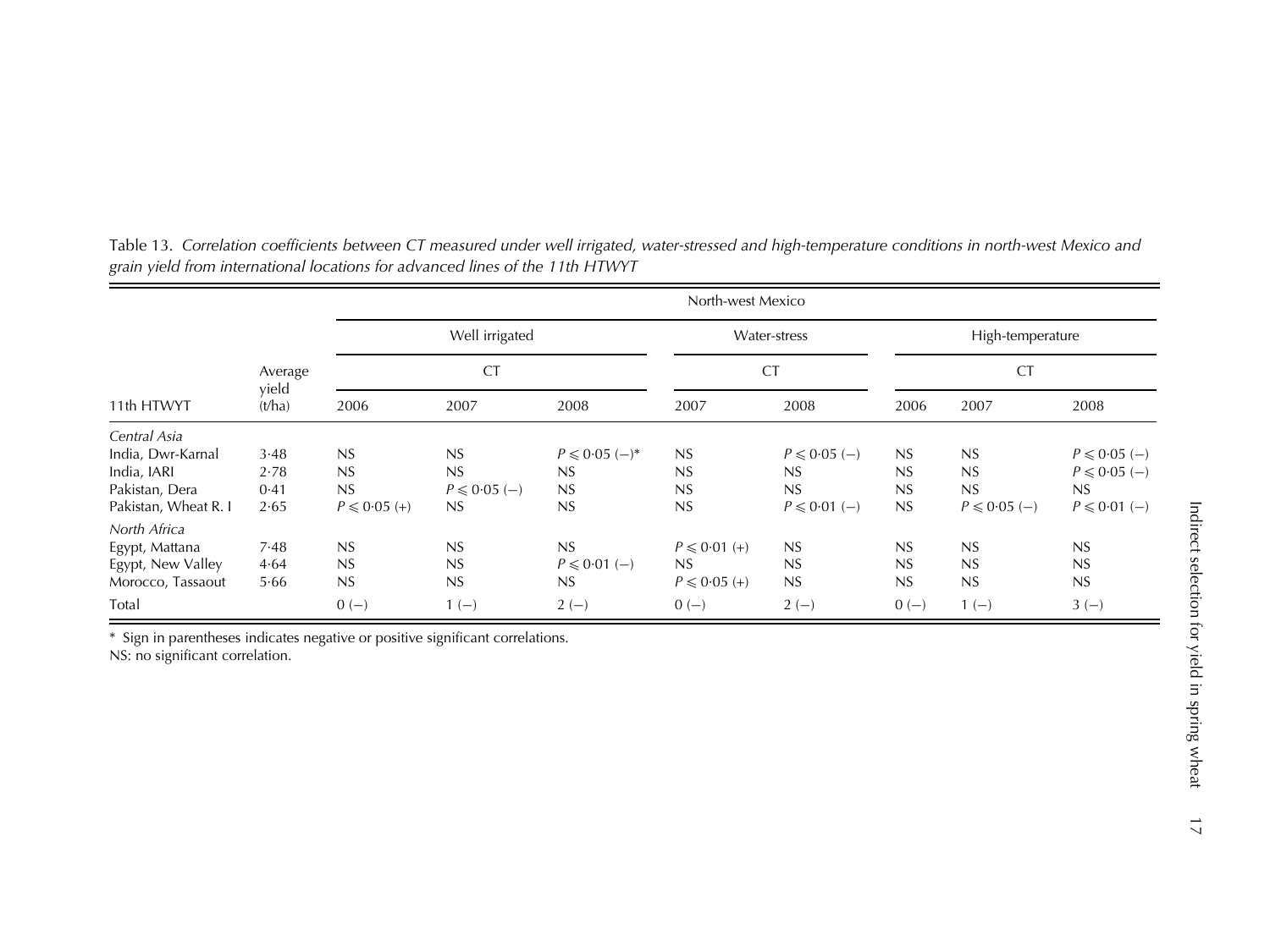| 11th HTWYT           | Average<br>yield<br>(t/ha) | North-west Mexico       |                   |                  |                  |                  |                  |                  |                  |
|----------------------|----------------------------|-------------------------|-------------------|------------------|------------------|------------------|------------------|------------------|------------------|
|                      |                            | Well irrigated<br>Yield |                   |                  | Water-stress     |                  | High-temperature |                  |                  |
|                      |                            |                         |                   |                  |                  | Yield            | Yield            |                  |                  |
|                      |                            | 2006                    | 2007              | 2008             | 2007             | 2008             | 2006             | 2007             | 2008             |
| Central Asia         |                            |                         |                   |                  |                  |                  |                  |                  |                  |
| India, Azad          | 4.14                       | NS                      | $P \le 0.01$ (-)* | NS               | $P \le 0.05$ (-) | NS               | NS               | <b>NS</b>        | NS               |
| India, Banaras       | 3.40                       | NS                      | NS                | $P \le 0.05 (+)$ | NS               | <b>NS</b>        | NS               | NS               | NS               |
| India, Bari          | 3.54                       | $P \le 0.05 (+)$        | NS                | NS               | <b>NS</b>        | $P \le 0.05 (+)$ | $P \le 0.05 (+)$ | NS               | NS               |
| India, Dwr-Karnal    | 3.48                       | NS                      | NS                | $P \le 0.05 (+)$ | NS               | NS               | NS               | $P \le 0.05 (+)$ | $P \le 0.05 (+)$ |
| India, Vijapur       | 3.16                       | NS                      | NS                | NS               | <b>NS</b>        | $P \le 0.05 (+)$ | $P \le 0.05 (+)$ | NS               | NS               |
| Pakistan, Wheat R. I | 2.65                       | NS                      | NS                | $P \le 0.05 (+)$ | $P \le 0.05$ (-) | NS               | $P \le 0.05 (+)$ | NS               | $P \le 0.01 (+)$ |
| North Africa         |                            |                         |                   |                  |                  |                  |                  |                  |                  |
| Egypt, Komombol      | 6.88                       | NS                      | $P \le 0.05 (+)$  | NS               | NS               | $P \le 0.05 (+)$ | $P \le 0.05 (+)$ | <b>NS</b>        | $P \le 0.05 (+)$ |
| Egypt, New Valley    | 4.64                       | $P \le 0.05 (+)$        | NS                | $P \le 0.01 (+)$ | NS               | $P \le 0.05 (+)$ | NS               | <b>NS</b>        | NS               |
| Egypt, Sid           | 7.15                       | NS                      | NS                | $P \le 0.05 (+)$ | NS               | $P \le 0.05 (+)$ | NS               | <b>NS</b>        | NS               |
| Morocco, March.      | 5.66                       | $P \le 0.05 (+)$        | NS                | NS               | $P \le 0.05 (+)$ | $P \le 0.05 (+)$ | NS               | <b>NS</b>        | NS               |
| Morocco, Tassaout    | 5.66                       | $P \le 0.05 (+)$        | NS                | NS               | NS               | <b>NS</b>        | NS               | <b>NS</b>        | NS               |
| North America        |                            |                         |                   |                  |                  |                  |                  |                  |                  |
| Canada, Kernen       | 2.76                       | NS                      | $P \leq 0.05$ (-) | NS               | NS               | NS               | <b>NS</b>        | <b>NS</b>        | NS               |
| Canada, Swift        | 1.57                       | NS                      | NS                | <b>NS</b>        | <b>NS</b>        | $P \le 0.05 (+)$ | NS               | <b>NS</b>        | NS               |
| Total                |                            | $4 (+)$                 | $1 (+)$           | $5 (+)$          | $1 (+)$          | $7 (+)$          | $4 (+)$          | $1 (+)$          | $3 (+)$          |

<span id="page-17-0"></span>Table 14. Correlation coefficients between grain yield measured under well irrigated, water-stressed and high-temperature conditions in north-west Mexico and grain yield from international locations for advanced lines of the 11th HTWYT

\* Sign in parentheses indicates negative or positive significant correlations. NS: no significant correlation.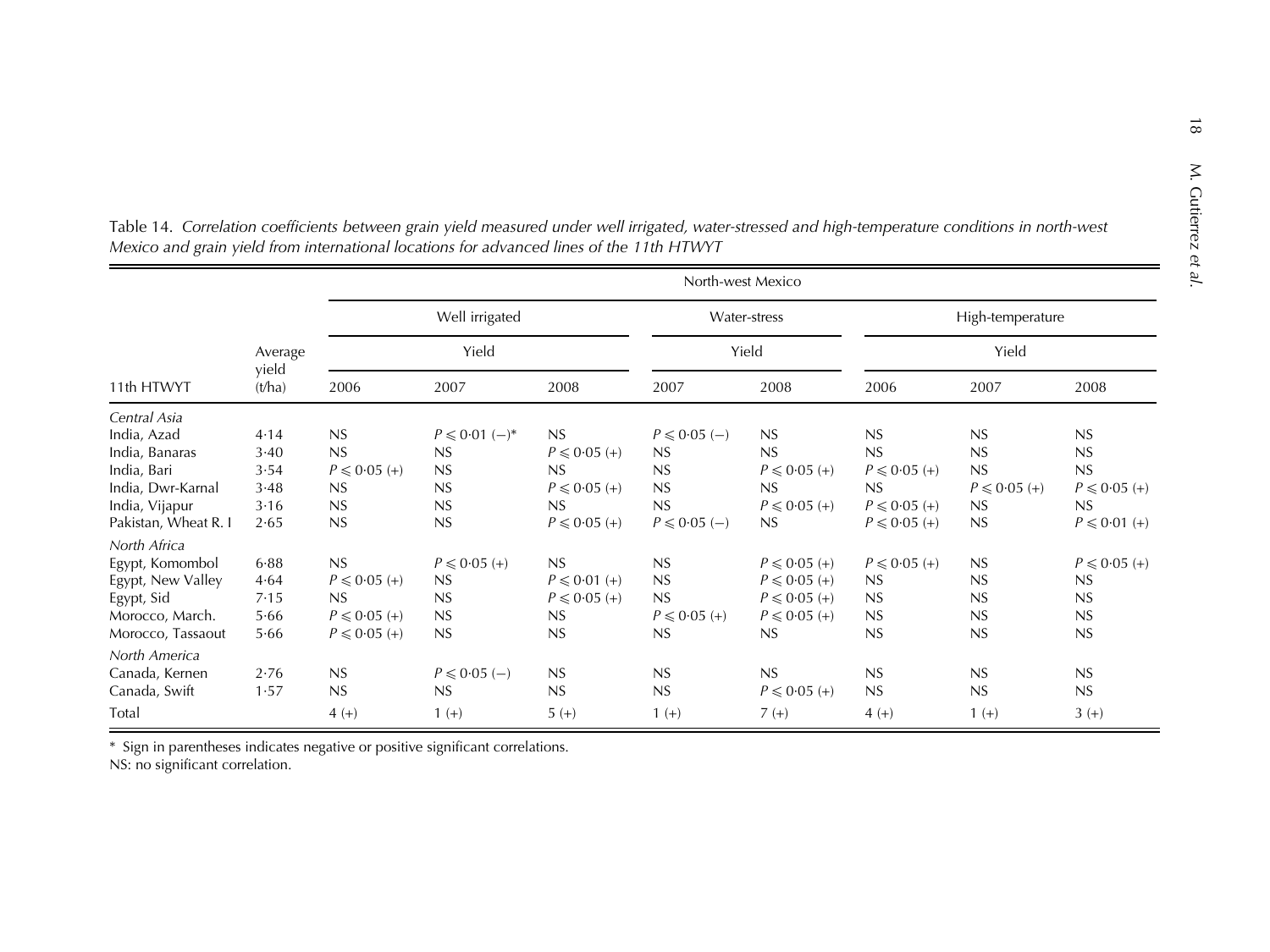evaluated under well irrigated, water-stressed and high-temperature conditions in north-west Mexico. The highest significant associations for NWI-3 and CT with grain yield from north-west Mexico were found in the high-temperature environment (Gutierrez et al. [2010](#page-19-0)a). In the present study, the highest number of negative associations of NWI-3 with grain yield at international testing sites was found for the determinations conducted from the well-irrigated environment. Six locations  $(0.23 \text{ of sites})$  with low and high yield in central and west, and north Africa gave significant correlations with NWI-3 ([Table 12\)](#page-15-0). In all yield trials, CT showed a lower association than NWI-3 with grain yield at the international locations.

North-west Mexico (Yaqui Valley) has been widely employed as a site for evaluating and selecting advanced lines for high yield for well irrigated, water-stressed and high-temperature environments (Lillemo et al. [2005\)](#page-20-0). Lage et al. [\(2008](#page-20-0)) grouped individual sites into clusters using a shifted multiplicative model based on environmental data and grain yield (35 years average) and found that 18 sites were similar and 23 sites were contrasting when ESWYT, SAWYT and HTWYT data were analysed together. Lage et al. ([2008\)](#page-20-0) found that Yaqui Valley site was similar to six nursery sites in western and central Asia (southwest Turkey, north-east and north-west Pakistan and Syria). Trethowan et al. [\(2003](#page-20-0)) found that some nurseries from Egypt and Pakistan were also associated with yields from north-west Mexico for the ESWYT trial. Similarly, Trethowan & Crossa [\(2007](#page-20-0)) reported that other nurseries located in north Africa, western Asia and South America (Argentina) were also similar to north-west Mexico when advanced lines of ESWYT, SAWYT and HTWYT were evaluated. In the present study, grain yield from some dry and irrigated locations, mainly in central Asia (India and Pakistan), west Asia (Saudi Arabia and Turkey) and north Africa (Egypt and Morocco), showed stronger associations with the three parameters measured in north-west Mexico ([Tables 6](#page-9-0)–14).

Power of the north-west Mexico parameters for indirect selection of high yielding lines

Plant breeders have repeatedly considered the potential of developing new selection indices that integrate several traits with high repeatability (genetically linked) for predicting yield in breeding programmes at relatively low cost (Baker [1986;](#page-19-0) Milligan et al. [2003](#page-20-0)). Previous studies (Babar et al. [2006;](#page-19-0) Gutierrez

et al. [2010](#page-19-0)a) indicated that NWI-3 and CT offered great potential for the indirect selection of high yielding lines under optimal and adverse growth conditions (well irrigated, water-stressed and high-temperature) and also demonstrated high genetic gain and heritability for the same selection site (Yaqui Valley, north-west Mexico). It has been demonstrated using advanced wheat lines that NWI-3 and CT are related to the canopy water content (lower leaf water potentials), cooler CTs (high transpiration rates) and enhanced root capacity for tapping water in deeper soil layers under water-stressed conditions (Gutierrez et al. [2010](#page-20-0)b). The hypothesis for the present study was that by using the two remote sensing parameters determined in north-west Mexico, yield performance of advanced lines could be predicted at international testing sites. However, NWI-3 and CT measurements taken in north-west Mexico were associated with grain yield at only a few testing sites for the 24th ESWYT (0·12), the 11th SAWYT  $(0.14)$  and the 11th HTWYT  $(0.23)$ ([Tables 6](#page-9-0)–14). The majority of international locations did not show strong associations with the north-west Mexico parameters, indicating that probably other factors (i.e. drought) were involved in the yield performance of the advanced lines, thereby reducing the association with NWI-3 and CT. Many international locations had low grain yield (average grain yield was 4·9 t/ha for the 24th ESWYT, 3·5 t/ha for the 11th SAWYT and 4·1 t/ha for the 11th HTWYT), indicating that rainfall and irrigations were probably limited and drought may have occurred during the cropping season in many international locations. Trethowan et al. ([2001\)](#page-20-0) established that drought was a common event in many testing sites and sometimes reduced/ eliminated yield performance of advanced lines, especially in semi-arid sites.

The parameters (NWI-3 and CT) measured in northwest Mexico measured in three environments gave the opportunity to explore a wider range of international locations associated with NWI-3 and CT, but the number of associated testing sites were low ([Tables](#page-9-0) 6–[14\)](#page-9-0). The lack of association could also indicate that few advanced lines were well adapted to local growth conditions in each location. Mohammadi et al. [\(2009](#page-20-0)) reported that 20 genotypes evaluated in 19 testing sites were differently adapted to warmer and cooler environments of Central Asia (Iran). Dwarf and early maturating genotypes with low to medium yields were better adapted to warmer environments, which were clearly distinctive of genotypes adapted to cooler environments. Data on the weather (ambient temperature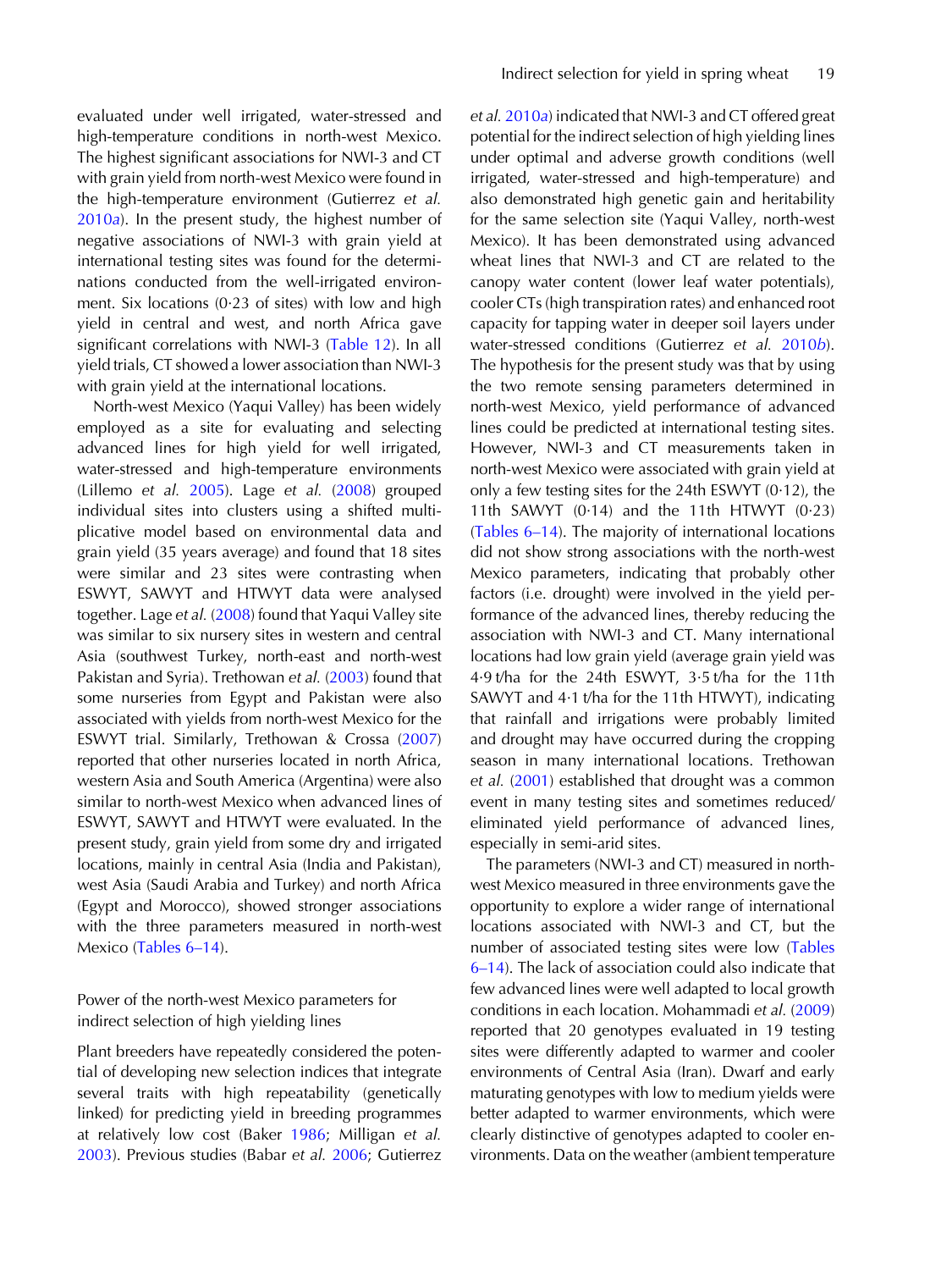<span id="page-19-0"></span>and precipitation) and amount of irrigation during the cropping season for each location required to make major inferences in respect to the yield performance of lines across testing sites were lacking in the present study.

NWI-3 and CT presented several limitations for the yield prediction of international locations because few of them showed significant associations [\(Tables 6](#page-9-0)–14). The grain yield for one year (2003) for all international testing sites was considered in relation to NWI-3, CT and yield measurements in north-west Mexico, while other studies have analysed the genetic improvement across years for the SAWYT, ESWYT and HTWYT genotypes (i.e. 35 years analysis reported by Lage et al. [2008](#page-20-0)). The multiple year analysis made it easier to establish and identify the parameters that were influencing yield. Sener et al. ([2009\)](#page-20-0) found that the genetic improvement in yield among wheat cultivars delivered in the Mediterranean region (representing 23 years) were caused by changes in some physiological traits, such as higher harvest index, grain weight and grain number per spike.

Breeders are continuously looking for new indirect selection parameters for screening among genotypes to detect yield differences and to find strong associations with yield, such as stomatal conductance among wheat genotypes under rainfed conditions (Condon et al. 2004), chlorophyll fluorescence among triticale winter genotypes (Hura et al. [2009](#page-20-0)), water potential to screen plant water status (drought resistance) among wheat genotypes under water-stressed conditions (Munjal & Dhanda [2005\)](#page-20-0), and wheat stem water-soluble carbohydrates determined at anthesis in a water-limited environment (Xue et al. [2009\)](#page-20-0). However, for breeding purposes, these approaches are expensive and time-consuming methods for yield screening, especially if thousands of genotypes have to be evaluated in several locations and environments. Even though we identified only a limited association of NWI-3 and CT with grain yield from international locations, both parameters continue to offer great advantages (inexpensive and non-time consuming) for yield evaluation in north-west Mexico (Babar et al. 2006; Gutierrez et al. 2010a) and to predict yield performance in a few testing sites in central and west Asia, and north Africa.

The conclusion from the present work is that NWI-3 and CT measurements from north-west Mexico were only marginally effective in identifying advanced lines with broad adaptation across many international testing sites for the three international yield trials. The

NWI-3 and CT from north-west Mexico measured in three environments (well irrigated, water-stressed and high-temperature) showed few consistent significant associations with the grain yield of nurseries located in diverse worldwide regions where the three yield trials were evaluated. Apparently, the lack of association could be due to other weather factors (drought) that affected the yield performance, and/or that few advanced lines were well adapted to local growing conditions at each testing site. Even though these two indirect selection parameters were basically ineffective in predicting yield performance at international sites, they have demonstrated their ability to serve as an indirect selection tool for high yield in spring and winter wheat at a single location.

We acknowledged to Oklahoma State University, The International Maize and Wheat Improvement Center (CIMMYT), and National Council of Science and Technology of Mexico (CONACYT) for all facilities provided for the present study.

## REFERENCES

- ARAUS, J. L., CASADESUS, J. & BORT, J. (2001). Recent tools for the screening of physiological traits determining yield. In Application of Physiology in Wheat Breeding (Eds. M. P. Reynolds, J. I. Ortiz-Monasterio & A. McNab), pp. 59–77. Mexico, D.F.: CIMMYT.
- BABAR, M. A., REYNOLDS, M. P., VAN GINKEL, M., KLATT, A. R., RAUN, W. R. & STONE, M. L. (2006). Spectral reflectance indices as a potential indirect selection criteria for wheat yield under irrigation. Crop Science 46, 578–588.
- BAKER, R. J. (1986). Selection Indices in Plant Breeding. Boca Raton, FL: CRC Press.
- BALL, S. T. & KONZAK, C. F. (1993). Relationship between grain yield and remotely sensed data in wheat breeding experiments. Plant Breeding 110, 277–282.
- BOUMAN, B. A. M. (1995). Crop modeling and remote sensing for yield prediction. Netherlands Journal Agricultural Sciences 43, 143–161.
- CONDON, A. G., RICHARDS, R. A., REBETZKE, G. J. & FARQUHAR, G. D. (2004). Breeding for high water-use efficiency. Journal of Experimental Botany 55, 2447–2460.
- DELACY, I. H., FOX, P. N., CORBETT, J. D., CROSSA, J., RAJARAM, S., FISCHER, R. A. & VAN GINKEL, M. (1994). Long-term association of locations for testing spring bread wheat. Euphytica 72, 95–106.
- DIXON, J., NALLEY, L., KOSINA, P., LA ROVERE, R., HELLIN, J. & AQUINO, P. (2006). Adoption and economic impact of improved wheat varieties in the developing world. The Journal of Agricultural Science, Cambridge 144, 489–502.
- GUTIERREZ, M., REYNOLDS, M. P., RAUN, W. R., STONE, M. L. & KLATT, A. R. (2010a). Spectral water indices for assessing yield in elite bread wheat genotypes in well irrigated,